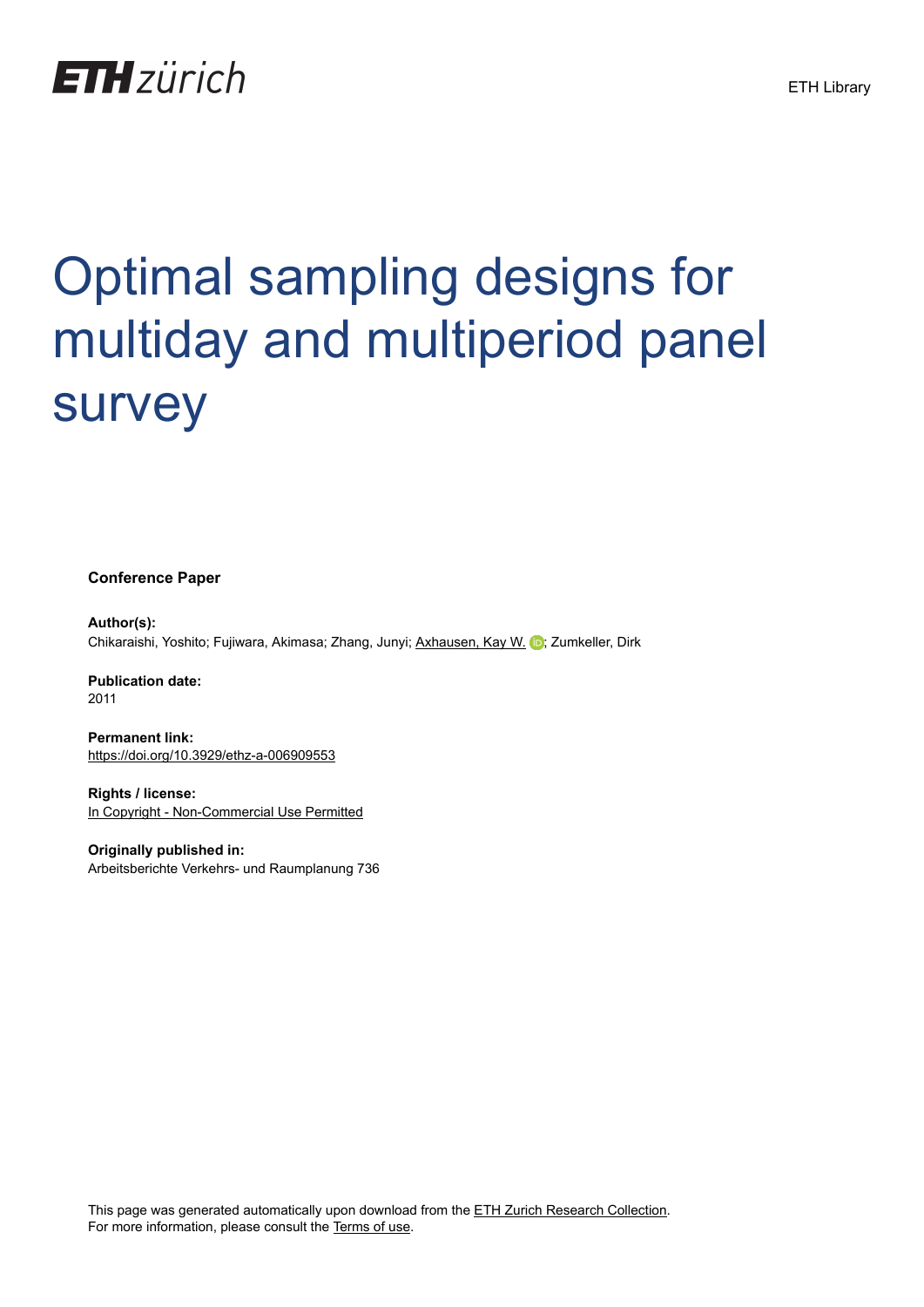### **Optimal sampling designs for multiday and multiperiod panel survey<sup>1</sup>**

Makoto Chikaraishi (Corresponding author) Assistant Professor Graduate School for International Development and Cooperation, Hiroshima University 1-5-1, Kagamiyama, Higashi-Hiroshima 739-8529, Japan Tel/Fax: +81-82-424-4342; E-mail: chikaraishi@hiroshima-u.ac.jp

Akimasa Fujiwara Professor Graduate School for International Development and Cooperation, Hiroshima University 1-5-1, Kagamiyama, Higashi-Hiroshima 739-8529, Japan Tel/Fax:  $+81-82-424-6921$ ; E-mail: afujiw@hiroshima-u.ac.jp

Junyi Zhang Professor Graduate School for International Development and Cooperation, Hiroshima University 1-5-1, Kagamiyama, Higashi-Hiroshima 739-8529, Japan Tel/Fax: +81-82-424-6919; E-mail: zjy@hiroshima-u.ac.jp

Kay W. Axhausen Professor Swiss Federal Institute of Technology, Zürich, Switzerland Tel.: +41-44-633 3943; Fax: +41-44-633 1057 E-mail: axhausen@ivt.baug.ethz.ch

Dirk Zumkeller Professor Institute for Transport Studies, University of Karlsruhe, Germany Tel. +49-721-6082251; Fax: +49-721-6088031 E-mail: zumkeller@ifv.uni-karlsruhe.de

**Word Count:** 7,440 words + 9 tables/figures

-

**Key Words**: multi-day and multi-period panel, sample size, survey duration, frequency of observation, German Mobility Panel, statistical power, non-linear changes

<sup>1</sup> Please send any correspondence to Dr. Chikaraishi, Tel./fax: +81-824-24-4342; e-mail: chikaraishi@hiroshima-u.ac.jp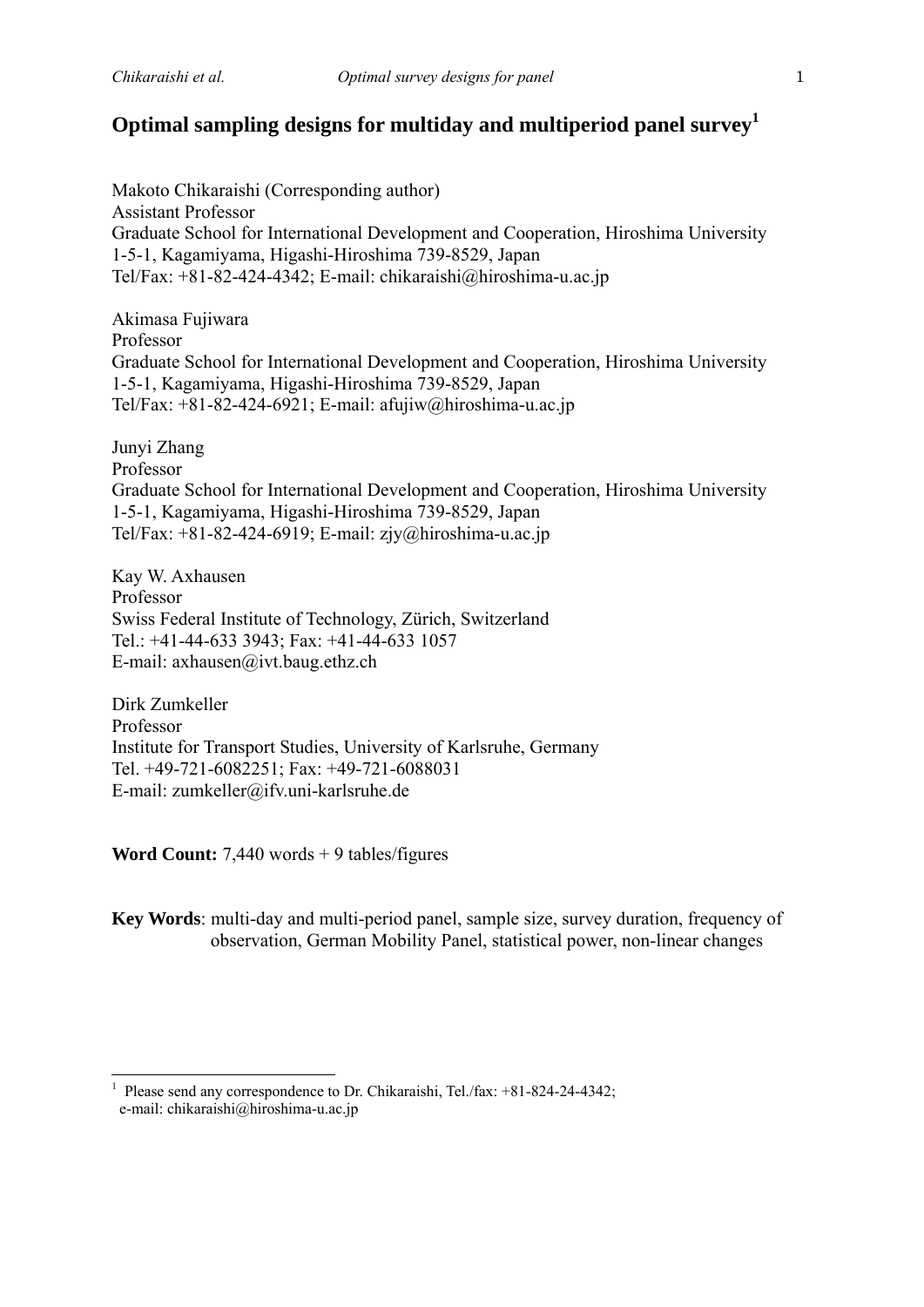#### **ABSTRACT**

This paper proposes an optimal survey design method for multiday and multiperiod panels that maximizes the statistical power of the parameter of interest. The method addresses balances among sample size, survey duration for each wave, and frequency of observation. Higher-order polynomial changes in the parameter are also addressed, allowing us to calculate optimal sampling designs for nonlinear changes in response to a given policy intervention. After developing the survey design method and showing numerical simulation results, an empirical analysis is conducted using data from the German Mobility Panel, which is an excellent ongoing multiday and multiperiod survey. In the empirical analysis, we identify optimal survey designs for capturing the impacts of policy interventions on trip generation. One of the most important findings in this study is that variation structure in the behavior of interest strongly influences how surveys are designed to maximize statistical power, while the type of policy to be evaluated does not influence it so much. We also point out several important research issues for the future.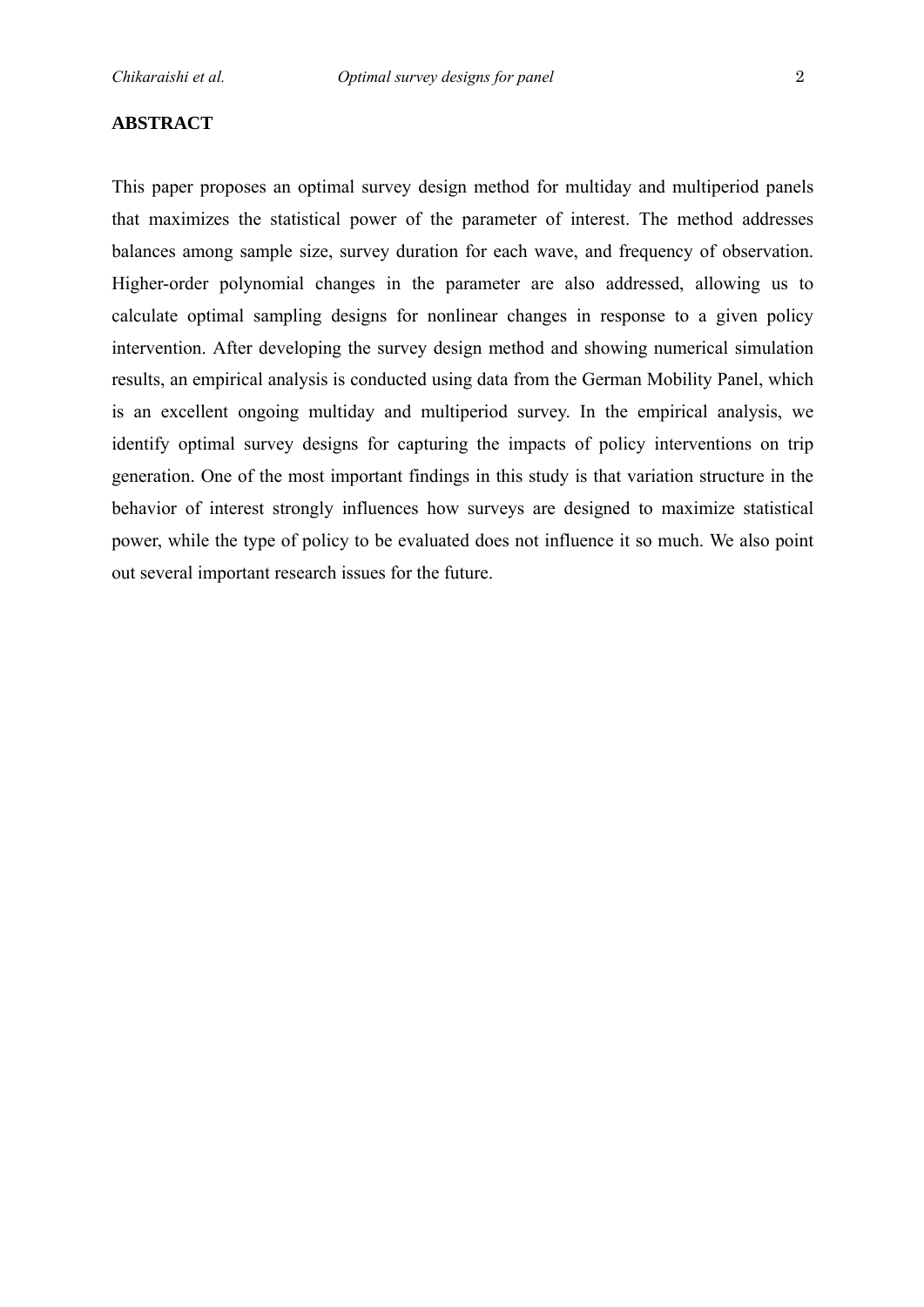#### **1. INTRODUCTION**

When a travel (or activity) diary survey is designed, we must determine sampling procedures, questionnaire items, financial schemes, and so on. Academic research in the transportation field has concentrated more on how to use data (e.g., behavioral modeling) than on how to collect it (e.g., survey design). It may be time to pay greater attention to survey design issues, because, unlike model development, data collection is often time sensitive. For some information, if we miss the opportunity to collect the data (such as information that will only be in short-term memory for a limited time), retrospective surveys will not be able to capture the detailed behavioral data of interest. Recent travel surveys have often been smaller in scale (partly because of financial difficulties), and under such situations, we have to carefully consider how to design smaller surveys while minimizing the loss of necessary information. This paper approaches such survey design issues from a statistical perspective.

In the near future, many developed counties will face decreasing populations (indeed, countries such as Germany, Italy and Japan already face the problem), which may trigger a number of microscopic and macroscopic changes. In this situation, it may not be appropriate to apply one-day data to demand forecasting, in which longitudinal trends and changes in behavior are extrapolated from cross-sectional data (Kitamura, 1990). Instead, longitudinal data would be more appropriate for demand forecasting and policy evaluation, especially for cases in which changes are expected over time (see, e.g., Goodwin, 1998). In this context, it is known that multiday and multiperiod panel survey data can provide the information we need to represent behavioral variations and changes in model development and policy evaluation (Pendyala and Pas, 2000). The Dutch Mobility Panel, Puget Sound Transportation Panel, and the German Mobility Panel are prominent examples of multiday and multiperiod panel surveys. These survey data have been used in a number of studies and have not only improved our understanding of activity–travel behavior, but also provided fundamental data that have been used to establish new theoretical foundations. However, there are still relatively few empirical investigations of multiday and multiperiod panels. The reasons for this may include: 1) conducting such longitudinal surveys is seen as more expensive than cross-sectional surveys; 2) such surveys may require more complicated institutional arrangements; and 3) the advantages and disadvantages of applying such complicated survey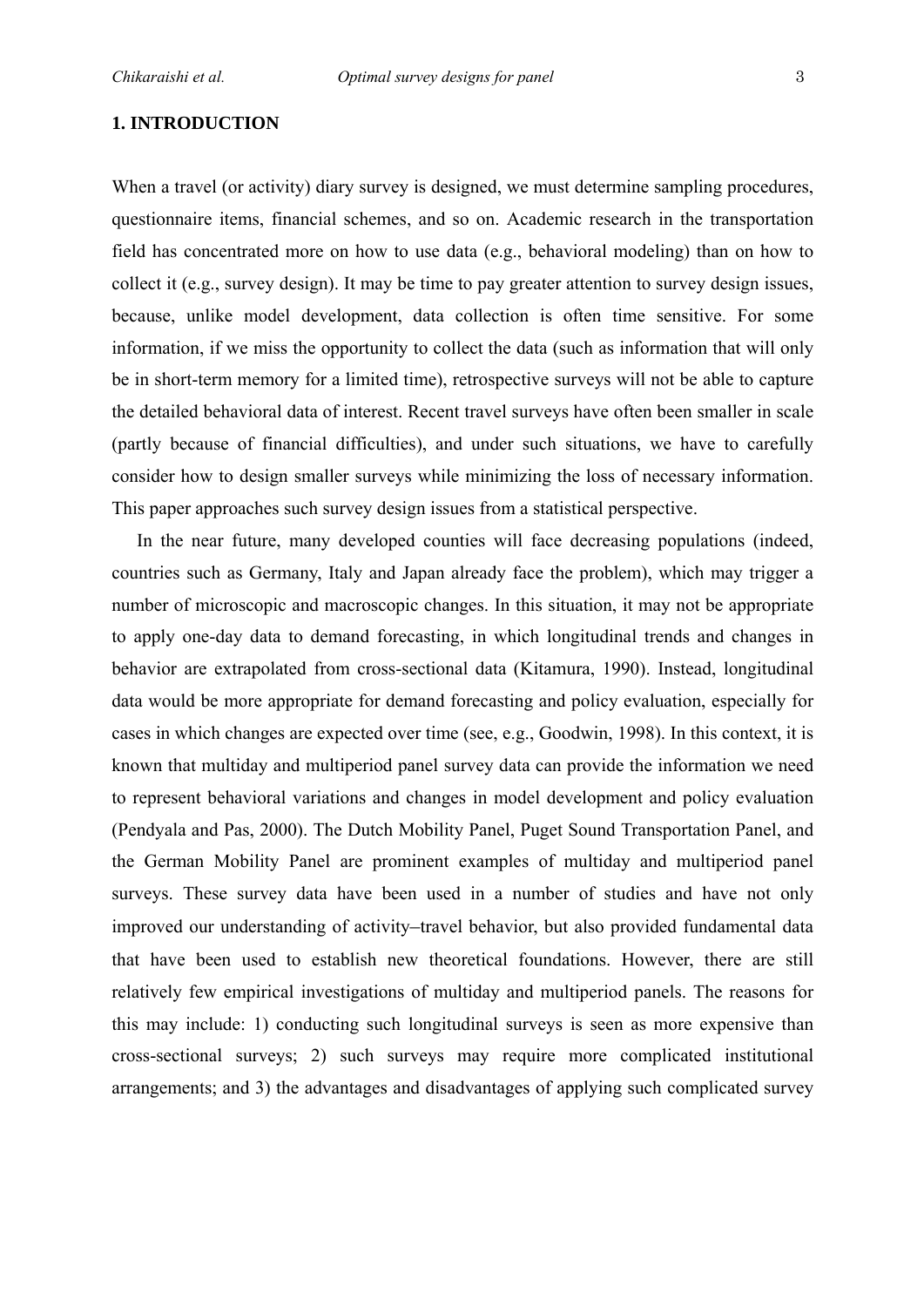data are not clear. Considering these concerns, it would be useful to clarify for a given budget, how, for instance, parameter accuracy is changed by shifting from cross-sectional surveys to multiday and multiperiod surveys, what kind of trade-off structure exists between survey cost reduction and parameter accuracy improvement, and which survey design components (number of sample, survey duration, number of waves, etc.) should be changed to reduce survey cost while minimizing the loss of parameter accuracy. In other words, the development of effective survey design methods could be one way to encourage the use of multiday and multiperiod panel surveys, but this possibility has not been well explored because of limited methodological considerations and limited empirical applications.

We should mention here that several transportation studies have focused on developing effective travel diary survey designs. Pas (1986) established the optimal length (in days) for multiday panel surveys and underscored the substantial benefits of multiday panel surveys for reducing data collection costs and/or improving the precision of parameter estimates. Kitamura et al. (2003) focused on the design of multiperiod panel surveys in the context of discrete travel behaviors, and concluded that continuous behavioral observations are needed to detect changes in behavior. This implies that, to identify changes in behavior, we may have to explicitly distinguish between short-term variability and long-term changes, especially in practical situations (for example, applying one-day data to forecasting involves longitudinal extrapolation of cross-sectional variability). Because multiday data contain information on short-term variability and multiperiod data contain information on long-term changes, using both multiday and multiperiod panel data could be one of the solutions to this problem. However, to our knowledge, there is no empirical research on optimal designs (in terms of survey cost efficiency) for multiday and multiperiod activity–travel diary surveys.

Based on the above considerations, this paper attempts to develop a method for determining optimal design for multiday and multiperiod panel surveys under a given budget constraint, and assuming nonlinear changes in a given parameter. Concretely speaking, we describe the trade-offs between 1) the observed duration of each wave (i.e., how many consecutive days respondents should report their behavior for each wave), 2) the interval between successive waves (i.e., how frequently their behavior is observed), and 3) the number of samples, focusing on the statistical power of the parameter estimate. The proposed method is based on existing methods developed in other fields. In particular, the methodological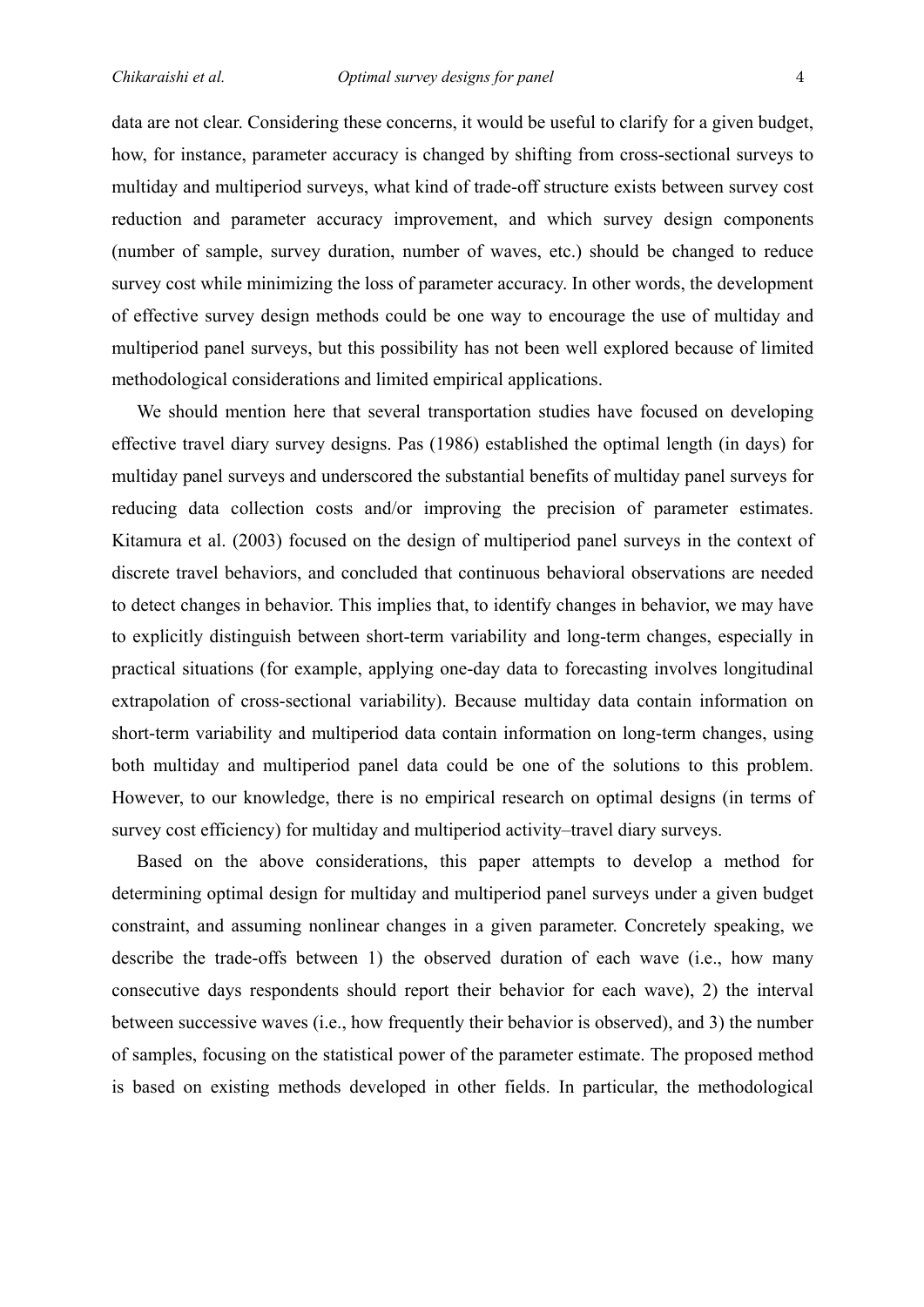framework for managing longitudinal sampling designs developed by Raudenbush and Xiao-Feng (2001) is fundamental to the current study. However, a straightforward application of this method is hampered by the substantial day-to-day variations in travel behavior—such substantial fluctuations of objective variables generally do not appear when this method is used in other fields. To handle such fluctuations, we include a multilevel modeling technique in the Raudenbush and Xiao-Feng (2001) methodological framework, which allows us to distinguish between interindividual and intraindividual variances. This extended method has the same structure as "the cluster randomized trials with repeated measures" described by Spybrook et al. (2011). In this study, we further extend the methodology by introducing a budget constraint.

We believe that this is the first work to focus on the optimal design of multiday and multiperiod travel diary panel surveys. After illustrating the methodological framework for optimal panel survey designs and showing some numerical simulation results, we present an empirical application, using German Mobility Panel data, that focuses on trip generation behavior. Although the findings of this paper are only applicable when the statistical power of a particular parameter is the focus of the survey, the clarified trade-offs among several survey elements could be a useful guide for policy makers who must make difficult survey design decisions.

The next section reviews previous studies focusing on optimal survey designs. In Section 3, a method for optimal survey design of multiday and multiperiod panels is described. Then, following numerical simulations based on the proposed method, we show the empirical results based on the German Mobility Panel. In the final section, key conclusions and future tasks are summarized.

#### **2. LITERATURE REVIEW**

#### **2.1. Methods for Panel Survey Design**

Although there are some discussions of optimal panel survey design in the transportation field (e.g., Lawton and Pas, 1996; Pendyala and Pas, 2000), there is little methodological research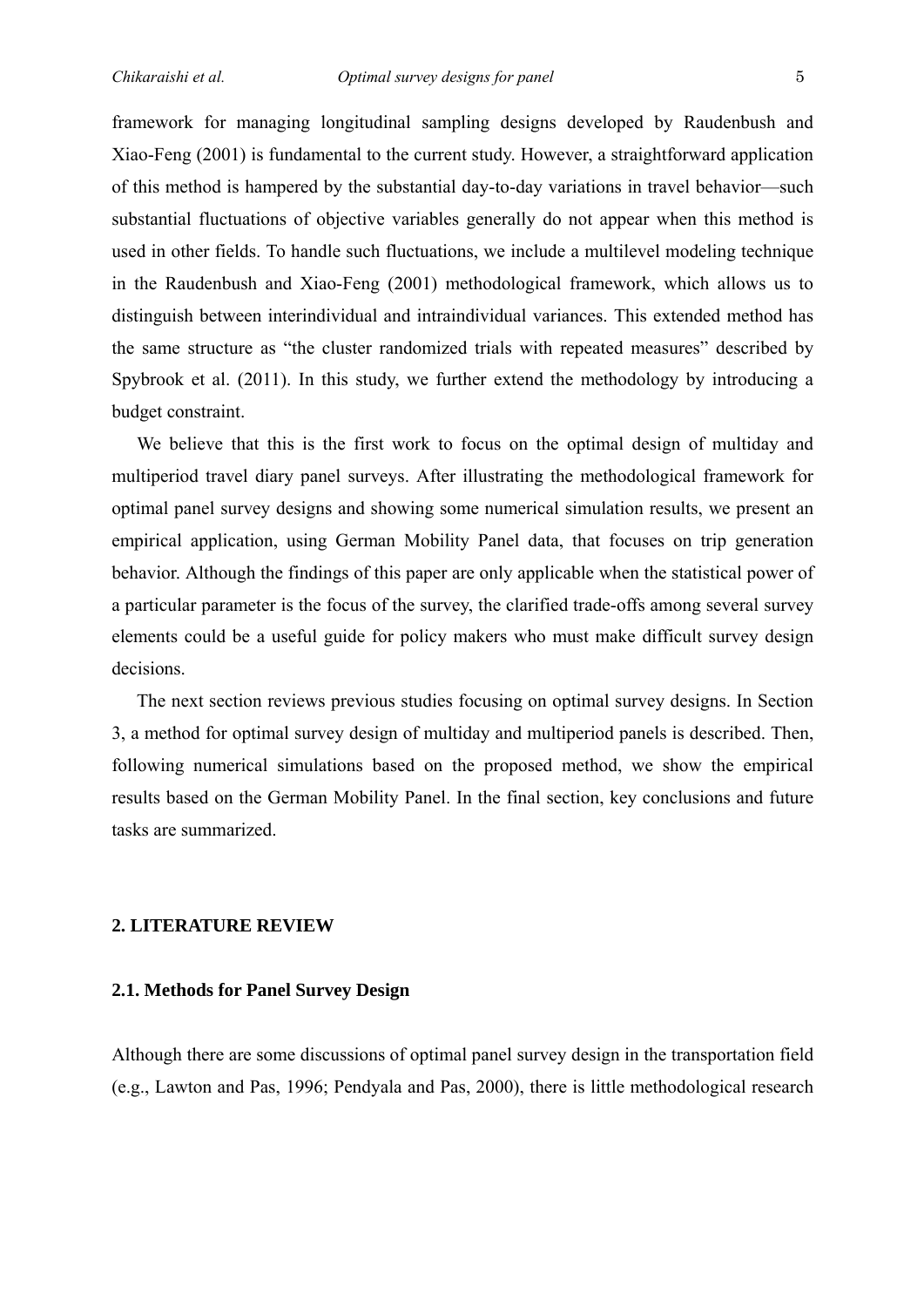on optimal survey designs for multiday and multiperiod panels. On the other hand, methodological studies for panel survey designs have been published in other fields, including statistics, psychology, and medical science, as well as in the social, biomedical, and educational research fields. One of the important early studies was done by Hansen et al. (1953). They proposed an optimal survey design method for cluster sampling (e.g., cluster randomized trials). Although cluster sampling is known to be inefficient because the data obtained from a given cluster are generally correlated with each other (and thus there is a certain loss of information), Hansen et al. showed that this inefficiency may be offset by the reduced survey costs associated with collecting data from the same cluster. In fact, the optimal travel diary survey design method proposed by Pas (1986) is a straightforward extension of Hansen et al.'s method to multiday panel surveys, in which the cluster is an individual and each observation is done at the person–day level. Such cluster-sampling-based methods have been further developed in a multilevel modeling approach, especially by researchers in education and psychology (Hox, 2002; Snijders, 2005; Berger and Wong, 2009; Moerbeek et al., 2010). Snijders and Bosker (1993) developed optimal sampling designs for a general two-level linear model, and Raudenbush and Liu (1997) presented optimal survey designs for identifying the effect of a policy invention at the cluster level. Raudenbush and Liu (1997) also showed that a covariate can substantially increase the efficiency of cluster sampling. Moerbeek (2006) introduced a cost function to describe trade-offs between using covariate and increasing sample size. Cohen (1998) developed optimal multilevel survey designs for the estimation of variances of unobserved components, and Cohen (2005) did the same for situations in which intraclass correlation was the primary interest. Moineddin et al. (2007) simulated the properties of optimal survey designs for multilevel logistic regression.

The studies reviewed thus far have focused on time-invariant aspects of behavior. Schlesseman (1973) conducted an important initial study of optimal survey designs for changing behavior by using multiperiod panels. The paper examined the proper balance in a longitudinal survey between the frequency of measurements and study duration. The results showed that a unit increase in the study duration reduced the standard error of a parameter estimate more than did a unit increase in the frequency of measurements. Raudenbush and Liu (2001) extended Schlesseman's approach to include higher-order polynomial effects. Bloch (1986) introduced a cost function for optimal multiperiod panel survey designs, and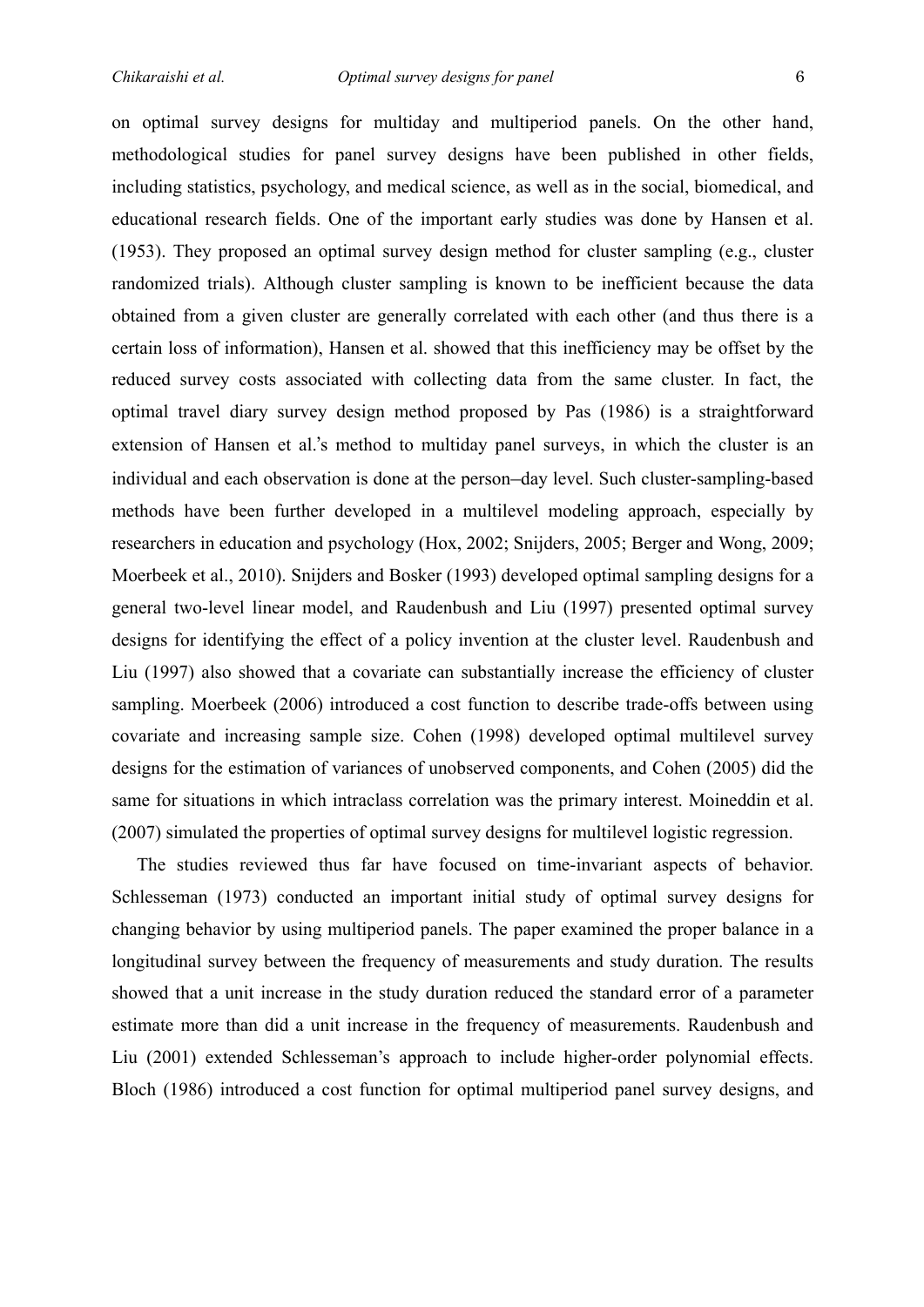presented optimal survey designs that tried to strike a balance between additional subjects and additional measurements for each subject. Winkens et al. (2005) focused on the optimal time-points for repeated measurements under various covariance structures and found that the commonly used design, with equally spaced measures, is not optimal under certain conditions. Basagaña and Spiegelman (2009) claimed that existing longitudinal research has assumed that exposure (in our context, policy intervention) is time invariant, and they proposed new survey design methods that assumed policy interventions that vary with time. For repeated-measurement survey designs, several studies have addressed panel-specific issues, including dropouts and missing data (e.g., Muthen and Curran, 1997; Galbraith et al., 2002).

#### **2.2. Application to Activity–Travel Diary Surveys**

There is also a history of survey designs in the transportation field, for activity–travel diary surveys (Stopher, 2009). In the early period, the sample sizes for home interview surveys were generally defined as a percentage of the population, and often ranged from 1% to 3% of the population [in Japan, slightly higher percentages are used, with calculations based on the idea of Relative Standard Deviation (JSTE, 2008)]. Then, because of increasing survey costs and a better understanding of sampling statistics, sample sizes dropped in the 1970s, and they were no longer calculated as a percentage of the population. Smith (1979) published one of the pioneering works on sample size reduction, claiming that 900–1200 respondents constituted a sufficient sample size. From the 1980s on, multiday panel and/or multiperiod panel surveys have been popular because they allow us to describe dynamic travel behavior with both short- and long-term variability (Pendyala and Pas, 2000). Smart (1984) and Pas (1986) discussed optimal survey designs for multiperiod panels and multiday panels, respectively. However, to the best of our knowledge, there is no transportation research on optimal travel survey designs for multiday and multiperiod panels, although, as mentioned above, there are plenty of panel survey design studies in other fields. One of the crucial reasons why there is little study of this topic in the transportation field might be that there is relatively little data on changes in travel behavior. Such knowledge is generally a prerequisite for determining optimal survey designs (e.g., intuitively speaking, we may need more behavioral observations when there are substantial changes in behavior). In recent years, with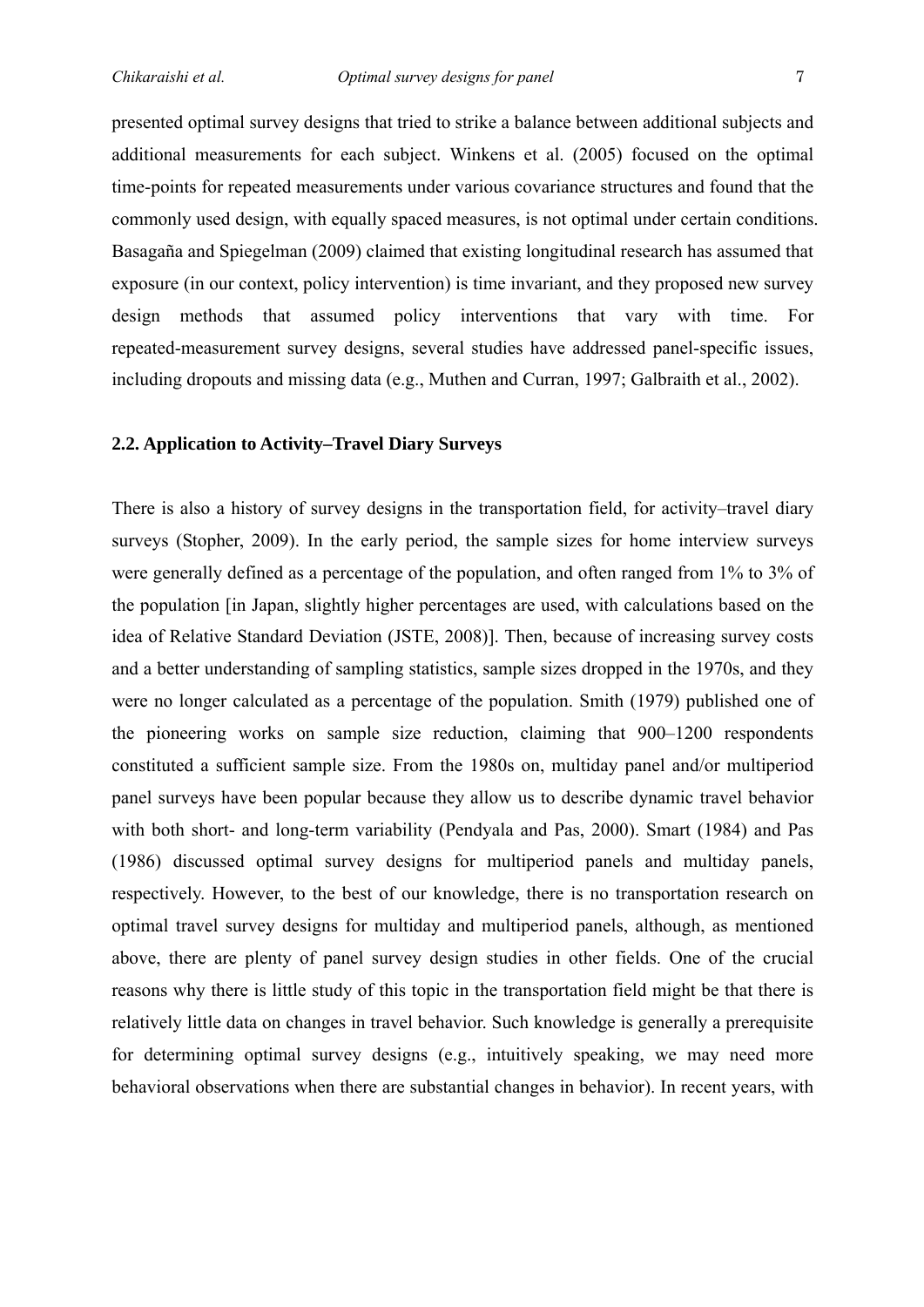the increasing availability of longitudinal data and the development of modeling methods, a number of studies have explored changes in various aspects of behavior (e.g., Pas, 1987; Pas and Sundar, 1995; Pendyala, 1999; Kitamura et al., 2006; Chikaraishi et al., 2010, 2011). By utilizing these modeling methods, we will conduct empirical studies on optimal survey designs for multiday and multiperiod panels, followed by development of a method for the optimal design of survey panels.

#### **3. OPTIMAL SURVEY DESIGN FOR PANEL SURVEYS**

The methodological foundation for the current study was formulated by a series of studies in other fields (Schlesseman, 1973; Raudenbush and Liu, 1997; Raudenbush and Xiao-Feng, 2001; Spybrook et al., 2011). Although applying these methods to optimal designs for multiday and multiperiod travel surveys may be worthwhile, we extend this research by introducing a cost function—we set an exact maximization problem under a certain budget constraint.

#### **3.1. Basic Concept**

In this paper, the term "survey design" refers to the design of a multiday and multiperiod survey where 1) the observed duration of each wave is denoted by *D*, 2) the frequency of survey is denoted by *F*, and 3) the number of samples is denoted by *N*. Note that the frequency *F* is directly related to the overall survey period *G* and the total number of waves *T*. Concretely, *F* can be defined as  $(T-1)/G$ . For example, when the total number of waves *T* is 6 and the survey period *G* is 10, the frequency *F* is equal to 1/2, i.e., the survey would be conducted once every two years. Thus, when two of these terms are set, the remaining element is automatically determined. In this study, for simplicity, *G* was a given parameter, and thus, identifying *F* is the same as identifying *T*. Hereinafter, we mainly use *T* instead of *F*, but essentially there is no difference.

Based on the above definition of survey design, looking at real examples, in the fourth person trip survey in the Tokyo metropolitan region (which is a kind of traditional person trip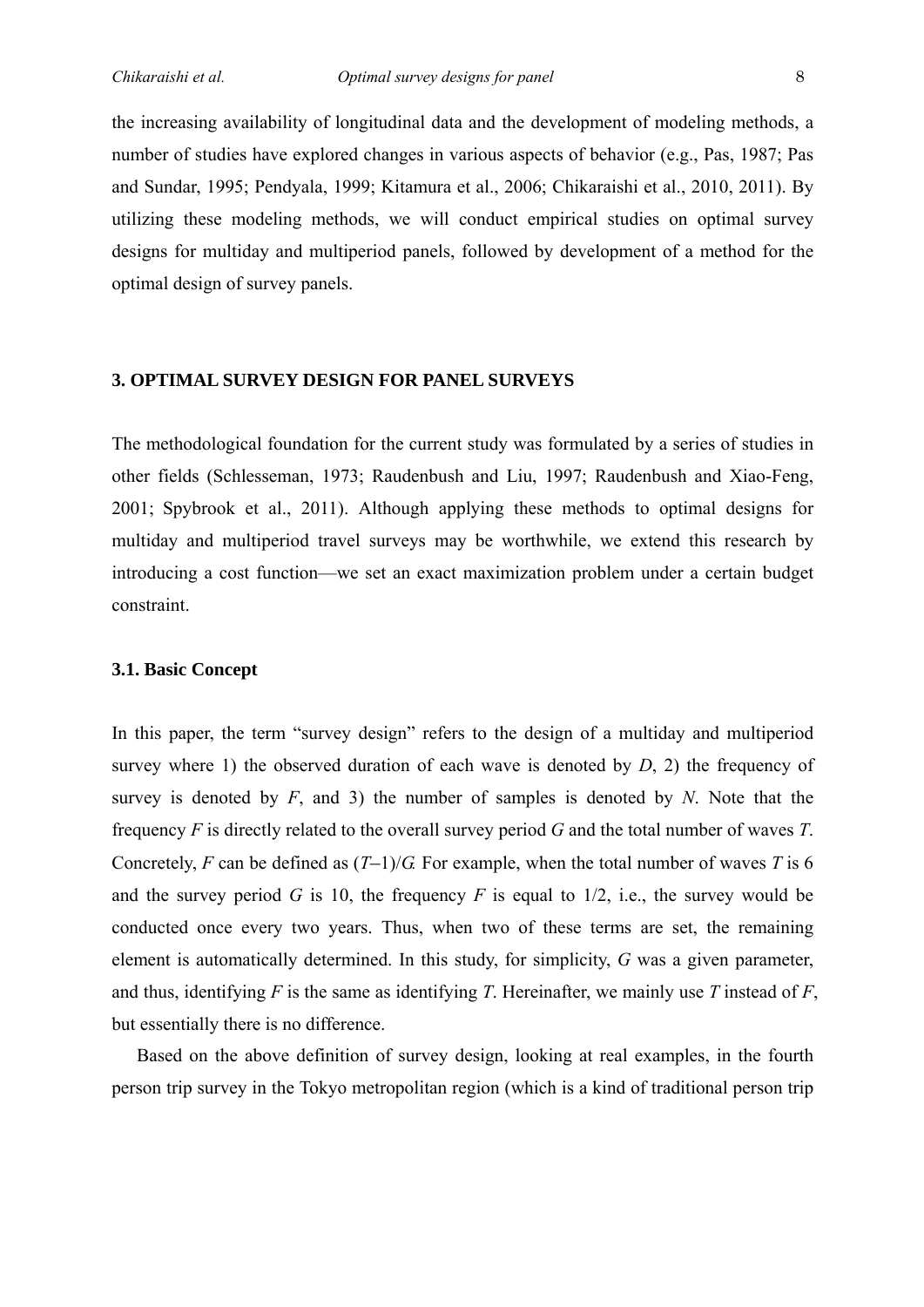survey), the survey design  $\{N, T, D\} = \{883044, 1, 1\}$  was applied. In the same way, Mobi*drive* survey (Axhausen et al., 2002) was conducted with the survey design {*N*, *T*, *D*} = {361, 1, 42}, and the German Mobility Panel (Zumkeller, 2009) was conducted with the survey design  $\{N, T, D\} = \{1800, 17, 7\}$  (in this survey, sample refreshment was applied: each respondent was asked to report a period of continuous one-week travel behavior over each of three years, and thus the sample size fluctuates slightly according to year). The survey designs vary from survey to survey, probably depending on the purpose, and thus determining the purpose is the initial step in survey design. In this study, we set "capturing nonlinear changes in response to a certain policy intervention" as the main purpose of the survey. Specifically, we want to maximize statistical power for the parameter that represents the degree to which policy intervention affects the average rate of change, rate of acceleration, and higher degree polynomial effects. Thus, the term "optimal" survey design refers to a survey design  $\{N, T, D\}$  that maximizes the statistical power of the response to policy intervention. The basic concept for the multiday and multiperiod survey design is presented in Figure 1.

#### **3.2. Assumptions**

The main assumptions in this study are as follows.

- 1. The objective variable is continuous.
- 2. Policy intervention is randomly assigned for *N*/2 individuals.
- 3. The survey perfectly follows random sampling procedure.
- 4. There are no panel-specific problems, such as panel fatigue, dropouts, etc.
- 5. There are equidistant intervals between successive panels.
- 6. There is a hierarchical covariance structure (see Subsection 3.3).
- 7. There is a time-invariant population.

As mentioned in the previous section, a number of methods could be used to relax these assumptions, such as using a logit-type model for Assumption 1 (Moineddin et al., 2007), by introducing an autoregressive covariance structure for Assumption 6 (Winkens et al., 2005),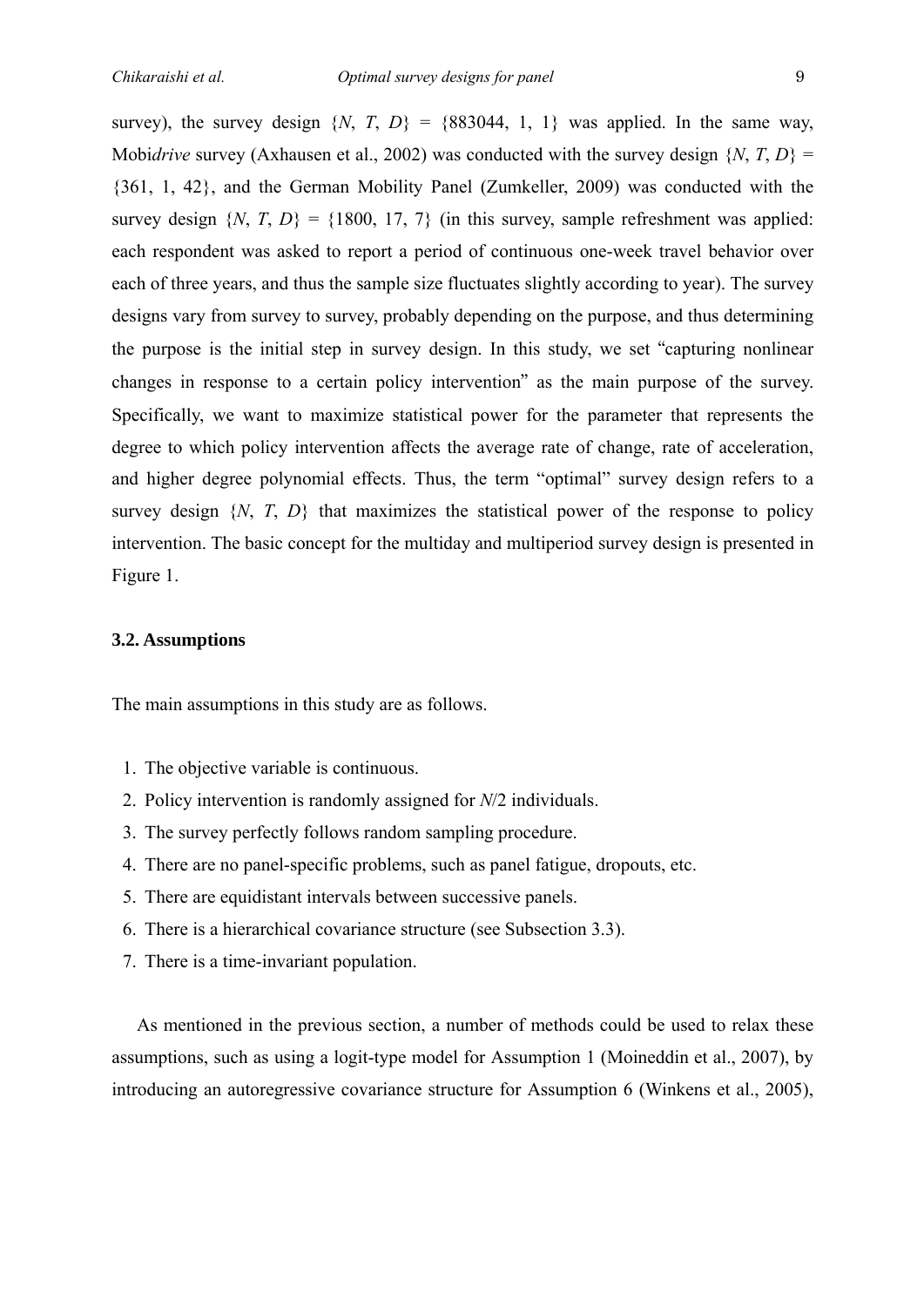etc. However, we use these assumptions to make the discussion simple and clear. Future extensions of this method may help to strengthen its practical application to the design of similar surveys.

#### **3.3. Model Formula**

In this study, the following three-level model is employed:

$$
Y_{tdi} = \sum_{p=0}^{P} \alpha_{pdi} c_{pt} + e_{tdi},
$$
 (1)

$$
\alpha_{pdi} = \beta_{pi} + u_{pdi},\tag{2}
$$

$$
\beta_{pi} = \gamma_{p0} + \gamma_{p1} W_i + \nu_{pi},\tag{3}
$$

where  $Y_{tdi}$  is a dependent variable observed from individual  $i$  (= 1, 2,…, *N*), at day  $d$  (= 1, 2,..., *D*), in wave  $t$  (= 1, 2,..., *T*). Let  $e_{tdi}$ ,  $u_{pdi}$ , and  $v_{pi}$  be normally distributed, with means 0 and variances  $\sigma^2$ ,  $\tau_{\alpha p}$ , and  $\tau_{\beta p}$ , respectively. These random components can be regarded as interwave variation (i.e., variation associated with the repeated measures), intraindividual variation and interindividual variation, respectively. Unknown parameters  $\alpha_{pdi}$ ,  $\beta_{pi}$ ,  $\gamma_{p0}$ , and  $\gamma_{p1}$ have a hierarchical relation:  $\alpha_{pdi}$  is the intraindividual-level coefficient,  $\beta_{pi}$  is the interindividual-level coefficient, and  $\gamma_{p0}$  is the grand mean, for the *p*th-order polynomial change parameter  $c_{pt}$ . The term  $\gamma_{p1}$  is the response to policy intervention  $W_i$ , which is a policy intervention indicator set at 1/2 for those who have experienced a policy intervention, and otherwise at –1/2. Our main interest here is to find optimal survey designs that maximize the statistical power of parameter  $\gamma_{p1}$ . Because the optimal design depends on the order of polynomial change *p*, this study derives three different optimal survey designs [i.e., up to the third order of polynomial change  $(P = 3)$ ]. To do this, we adopt the method used in Raudenbush and Xiao-Feng (2001) in which orthogonal polynomial contrast coefficients, which allow us to simplify the computations of statistical power, are employed. Specifically, we set orthogonal polynomial contrast coefficients  $c_{pt}$  as follows: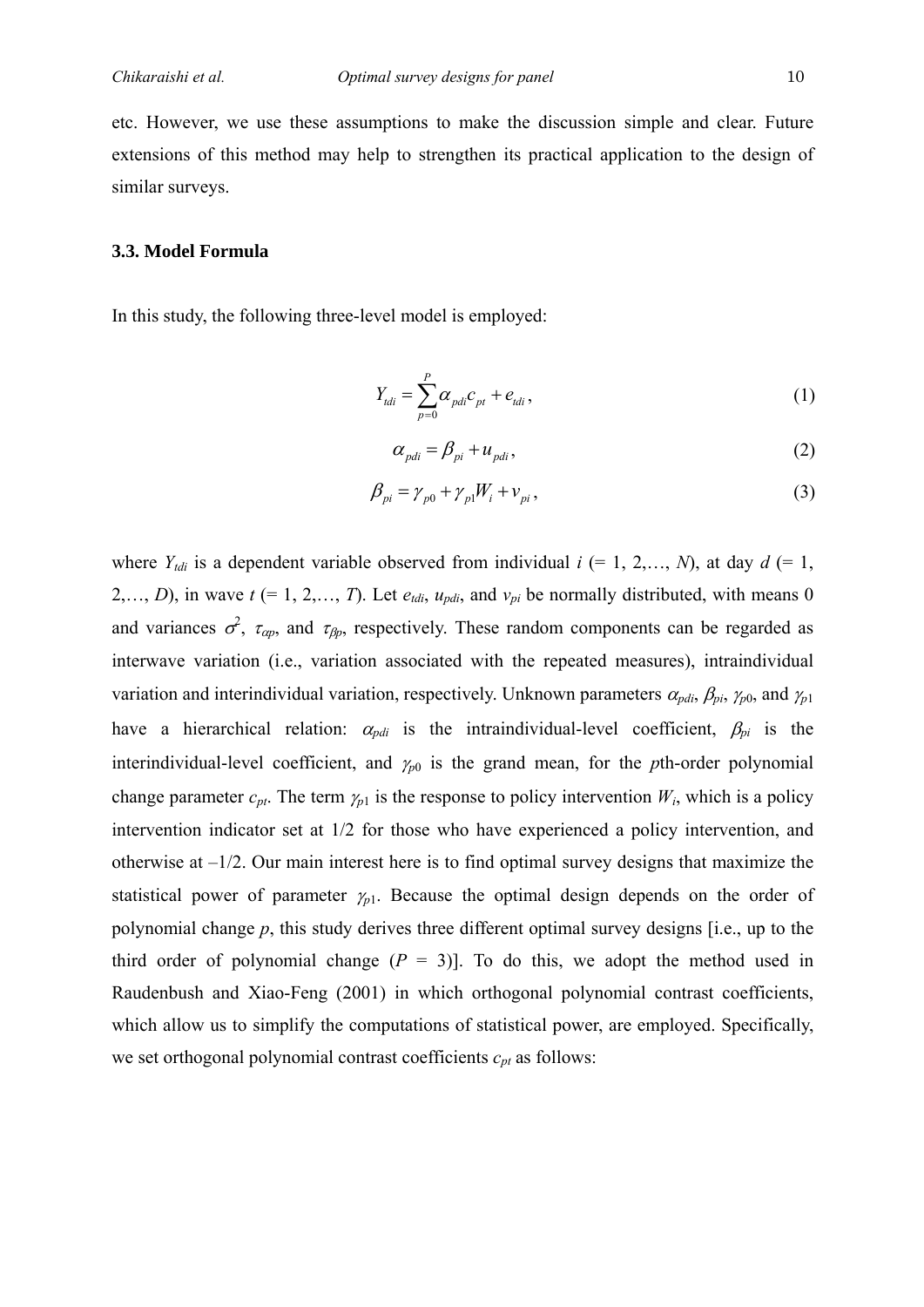$$
c_{0t} = 1,\t\t(4)
$$

$$
c_{1t} = t - \sum_{t=1}^{T} t / T, \qquad (5)
$$

$$
c_{2t} = \frac{1}{2} \Big( c_{1t}^2 - \sum_{t=1}^T t^2 / T \Big), \tag{6}
$$

$$
c_{3t} = \frac{1}{6} \left( c_{1t}^3 - \frac{\sum_{t=1}^T t^4}{\sum_{t=1}^T t^2} c_{1t} \right). \tag{7}
$$

#### **3.4. Statistical Power**

As we mentioned above, in this study, the statistical power of the response to policy intervention  $\gamma_{p1}$  is maximized. We defined the null hypothesis as H0:  $\gamma_{p1} = 0$ , and the alternative hypothesis as H1:  $\gamma_{p1} \neq 0$ . The variance of  $\gamma_{p1}$  is defined as follows (see Spybrook et al., 2011):

$$
Var\left(\hat{\gamma}_{p1}\right) = \frac{4\left[\tau_{\beta p} + \left(\tau_{\alpha p} + V_p\right)/\,D\right]}{N},\tag{8}
$$

where

$$
V_{p} = \frac{\sigma^{2}}{\sum_{t=1}^{T} c_{pt}^{2}} = \frac{\sigma^{2} F^{2p} (T - p - 1)!}{K_{p} (T + p)!}.
$$
 (9)

 $K_p$  is a constant term, where  $K_1 = 1/12$ ,  $K_2 = 1/720$ , and  $K_3 = 1/100,800$ . Here, because statistical power is the probability that the test will reject the null hypothesis when the null hypothesis is false, we can set the probability as follows:

$$
P_{1-\beta} = 1 - Pr\{F_0 \ge F(1, N-2; \lambda)\},\tag{10}
$$

$$
\lambda = \frac{\gamma_{p1}^2}{Var(\hat{\gamma}_{p1}^2)} = \frac{N\gamma_{p1}^2}{4\left[\tau_{\beta p} + \left(\tau_{\alpha p} + V_p\right)/D\right]},\tag{11}
$$

where  $F_0$  is the critical value of  $F(1, N-2)$ , which follows the central  $F$  distribution, while  $F(1, N-2)$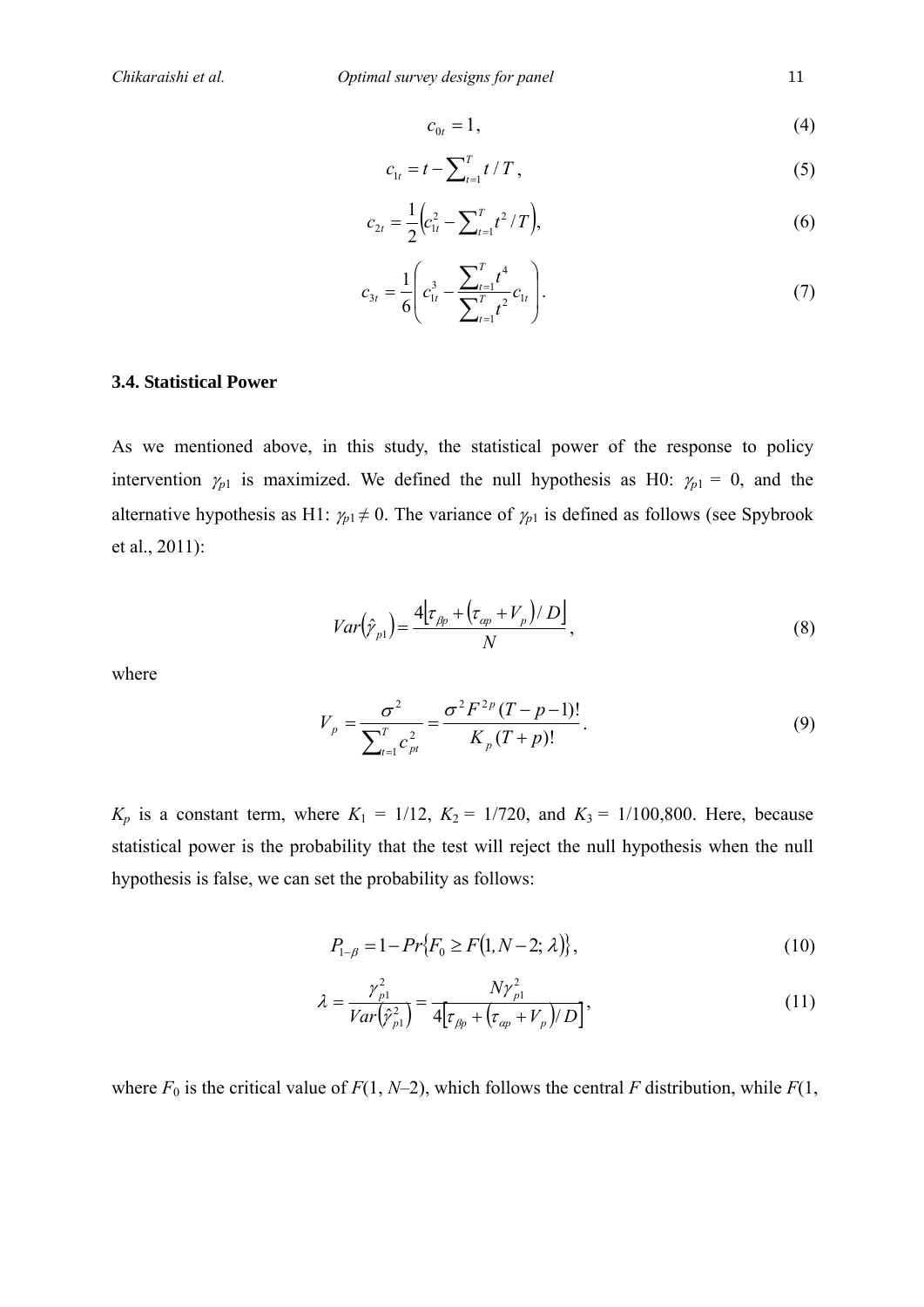*N*–2; *λ*) follows the noncentral *F* distribution with noncentrality parameter *λ*. Maximizing eq. (10) under a given budget is our main objective here.

#### **3.5. Survey Cost Function**

Needless to say, larger sample sizes, longer durations, and more frequent measurements will increase statistical power, but they also increase the cost of data collection. Although there are many possible cost functions for multiperiod and multiday panel surveys (depending upon the costs associated with each of these parameters), in this study, we used the following cost function:

$$
C = C_0 + C_N N + C_D DN + C_T TN,
$$
\n(12)

where *C* is a total survey cost,  $C_0$  is the initial setup survey cost,  $C_N$  is the cost for recruiting an individual,  $C_D$  is the cost for increasing an observed duration per individual, and  $C_T$  is the cost for increasing an observed time point (or wave) per individual. Although we have arbitrarily set this cost function, in future research it may be possible to identify survey cost functions through, for example, a kind of meta-analysis.

#### **3.6. Maximizing Statistical Power under Budget Constraints**

Based on the above-mentioned settings, we set the following maximization problem:

$$
Max \quad P_{1-\beta}(N,T,D) \tag{13}
$$

s.t. 
$$
B \ge C, N > 0, D > 0, T \ge p + 1
$$
  
\n $C = C_0 + C_N N + C_D DN + C_T TN$ , (14)

where *B* is the total budget that can be used for the survey. The number of waves *T* should be bigger than  $p+1$ . This is because when we try to capture a linear change (i.e.,  $p = 1$ ), at least two time-point observations are needed. Thus, this constraint represents the minimum number of waves required to capture the *p*-th order polynomial change. The output of this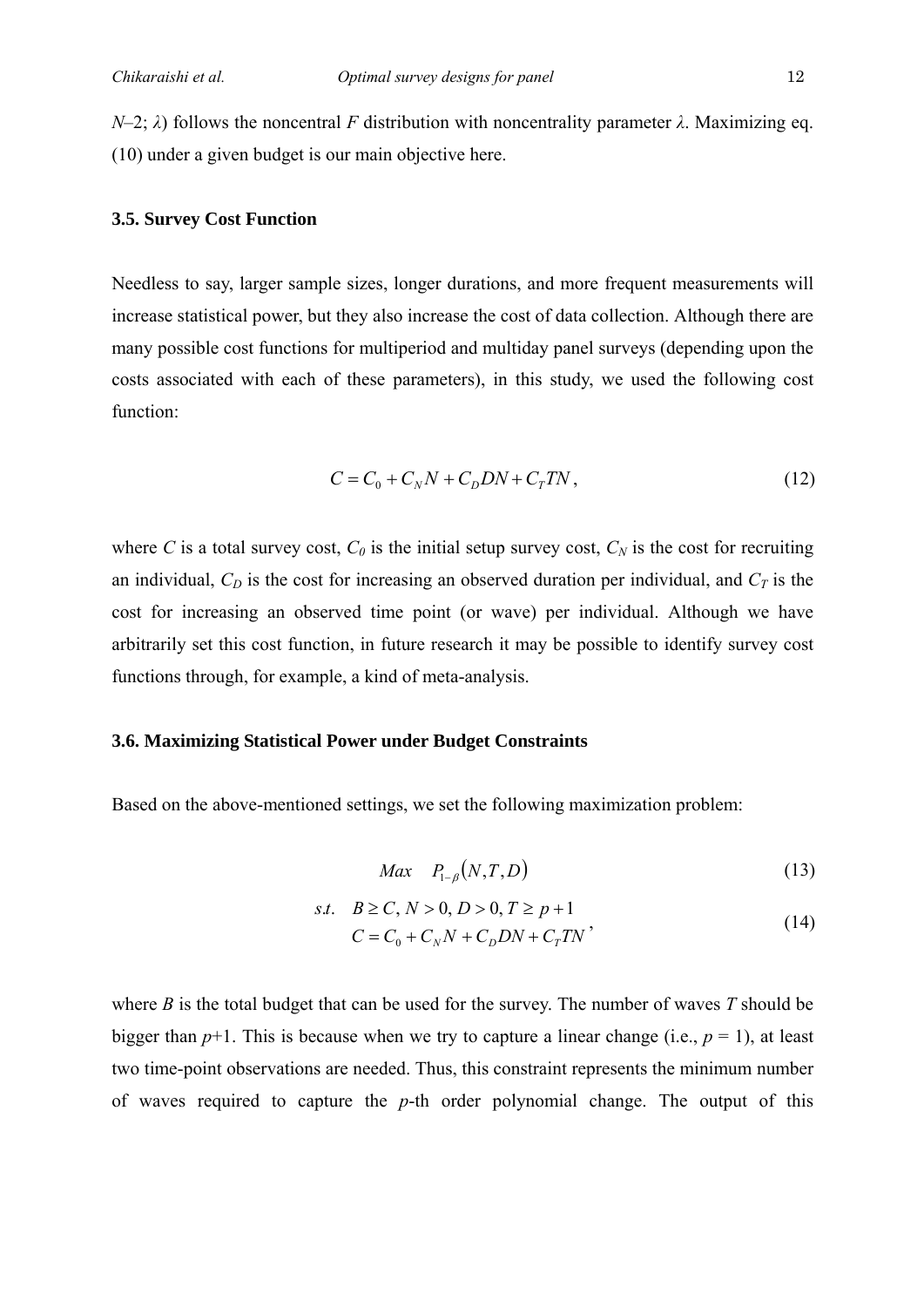maximization problem is the optimal survey design {*N*, *T*, *D*}.

We should note here that another optimization problem, i.e., minimizing survey cost while achieving a given level of statistical power, can also be developed in a way similar to the maximization problem described in eqs. (13) and (14). The choice between these optimization methods might depend on the circumstances. In this study, we deal with the situation that a certain fixed survey budget is given.

#### **4. NUMERICAL SIMULATION**

#### **4.1. Basic Settings**

Before describing the empirical study, we report numerical simulations we conducted to confirm the behavior of each parameter. The basic parameter settings for the simulations are shown in Table 1. Here, the degree of the response to policy intervention is defined based on the following standardized effect size  $\delta_n$ .

$$
\delta_p = \frac{\gamma_{p1}}{\sqrt{\tau_{\beta p} + \tau_{\alpha p}}}.
$$
\n(15)

We set the standardized effect size as 0.2, resulting in  $\gamma_{p1} = 0.2 \times (10)^{1/2}$ . In the following subsections, we change one of the parameters in Table 1, and confirm how the parameters affect statistical power. In Subsections 4.2 and 4.3, we calculate statistical power based on eqs. (10) and (11) to confirm the impacts of the changes on the parameters, and in Subsection 4.4 the maximization problem shown in eqs. (13) and (14) is used to check the impacts of changes in cost parameters. Finally, the impacts of effect size on optimal survey designs are identified in Subsection 4.5.

#### **4.2. Survey Duration, the Number of Waves, and Sample Size**

To begin, the impacts of each survey design element on the statistical power are addressed.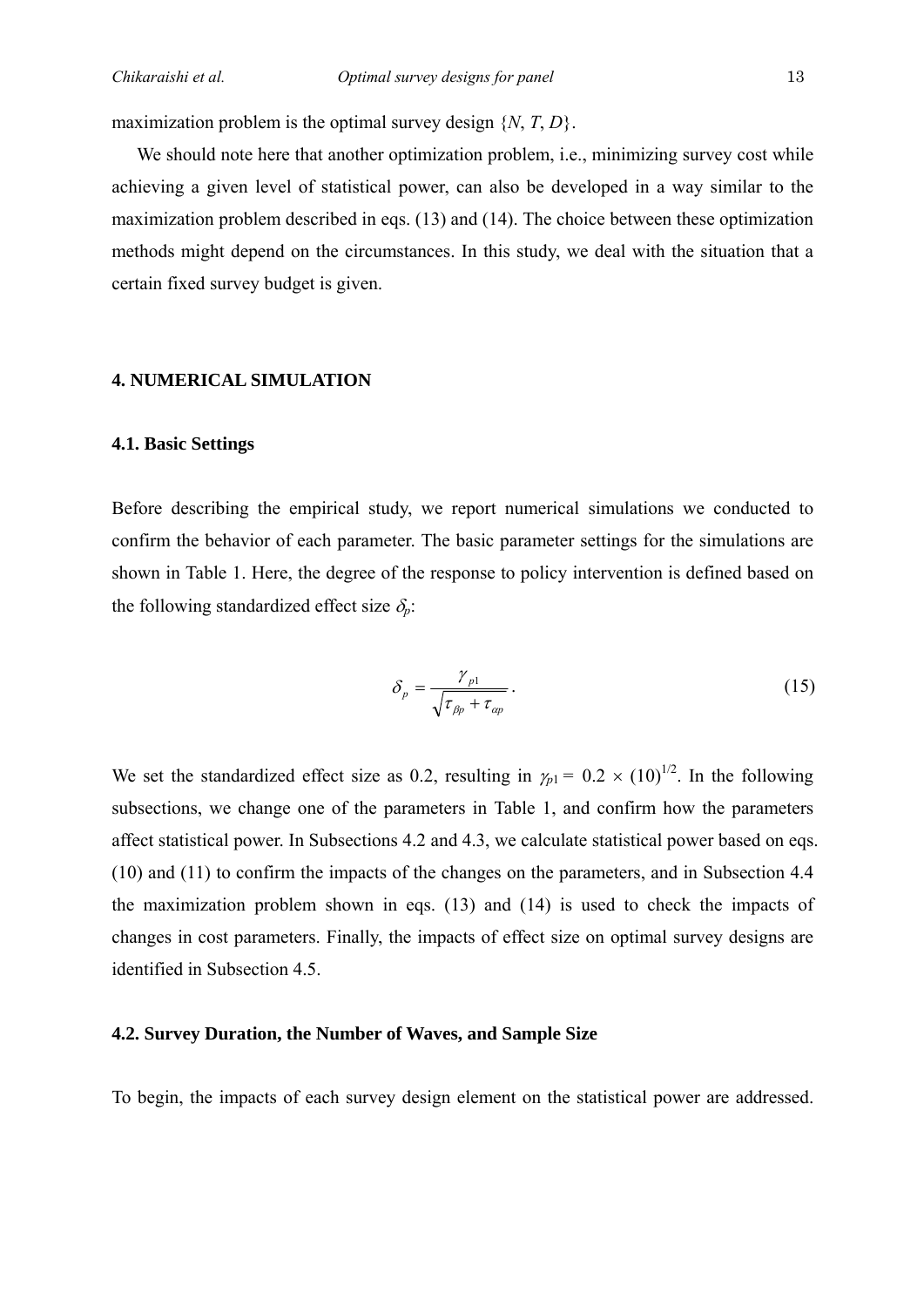Figure 2 shows the results by the order of polynomial change. From the results, we can confirm first that increases in survey duration, the number of waves and sample size increase statistical power. We also confirm that the higher the order of polynomial change, the longer the survey duration for each wave, the more waves, and/or the larger sample size needed to obtain the same statistical power. This implies that, when a survey is conducted during a period when nonlinear changes can be expected, richer behavioral observation is needed to obtain a given level of statistical power. In addition, the results show that marginal returns for statistical power are basically decreasing with increases in parameters *N*, *T*, and *D*, whereas a higher-order of polynomial change still keeps higher marginal returns even when the parameters become larger. This indicates that conducting richer multiday and multiperiod surveys would be worthwhile, especially when nonlinear changes are expected.

#### **4.3. Unobserved Variations**

The impacts of changes in unobserved variations on statistical power are calculated as shown in Figure 3. The results indicate that higher interwave, intraindividual, and interindividual variations consistently reduce statistical power. We also confirmed that, in case of interwave variations, the degree of loss is the greatest with the highest polynomial change (i.e.,  $p = 3$ ). On the other hand, for intra- and interindividual variations, the larger impact is observed in the lower order of polynomial change under the current parameter settings. Based on these results, we can say that, with greater intra- and interindividual variability in behavior, richer multiday and multiperiod survey designs are needed (i.e., longer survey durations for each wave, more waves, and/or larger sample sizes). In addition, because behavioral variability might differ for different aspects of behavior, optimal survey design may strongly depend on the specific aspects of behavior studied, emphasizing the need to clearly define behaviors of interest before designing the survey.

#### **4.4. Cost Function**

To check the impacts of changes in cost parameters, the parameter settings for the cost function shown in Table 2 were applied as basic settings. How power and the maximization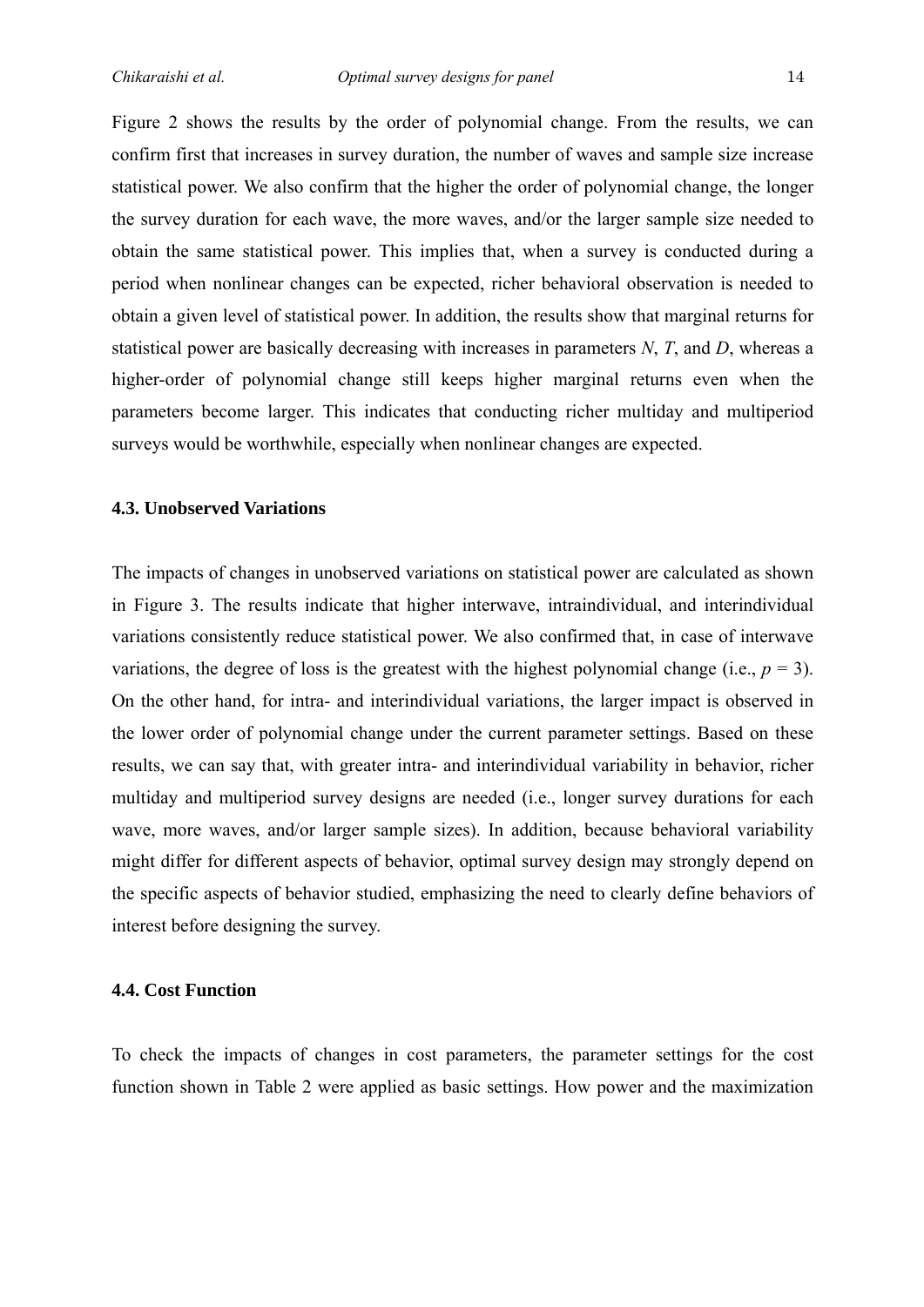results vary with cost parameter changes is our interest here.

The maximization results of statistical power and the optimal survey designs under various cost parameters are shown in Figure 4 and Table 3, respectively. From the figure, it can be confirmed that, for the higher-order polynomial change, there are marginal changes in power, and the increases in survey costs are much higher for  $C_D$  and  $C_T$ , compared with  $C_N$ . This implies that, relative to the cost of recruiting individuals, increasing survey durations and waves is more sensitive to the costs under the current cost function. On the other hand, for the 1st-order polynomial change, the sensitivities are not so different among the different types of cost parameters. Thus, when the existence of nonlinear changes is expected, how survey costs are reduced for increasing durations and time points can be crucial, and depending on the cost structure, the optimal survey design could be quite different. This tendency can also be seen in Table 3. For example, when  $C_T$  increases from 100 yen to 1000 yen, the optimal survey design shifts from  $\{N, T, D\} = \{908, 2.0, 4.2\}$  to  $\{473, 2.0, 6.7\}$  for the 1st-order polynomial changes, whereas it shifts from {276, 29.1, 13.9} to{139, 7.9, 25.4} for the 3rd-order polynomial changes. Of course, such discussions are strongly dependent on the cost structure of the survey, which may vary from case to case. Even so, we believe that such theoretical considerations of multiday and multiperiod panel survey data can be a useful guide for those who are designing multiday and multipanel panel surveys.

#### **4.5. Effect Size**

The degree of effect size depends on which policy is introduced. For example, regulation-based policies, such as congestion pricing, might have a greater effect size than do nonregulation-based measures, such as information provision. To confirm whether the optimal survey design varies according to the type of policy being evaluated, the impacts of effect size on optimal survey designs are shown in Table 4. From the table, we can confirm that the optimal survey designs are not strongly affected by effect size, implying that the type of policy evaluated through the survey may not be important for survey designs when there is a budget constraint. In other words, the same survey design could be used for evaluating multiple policies.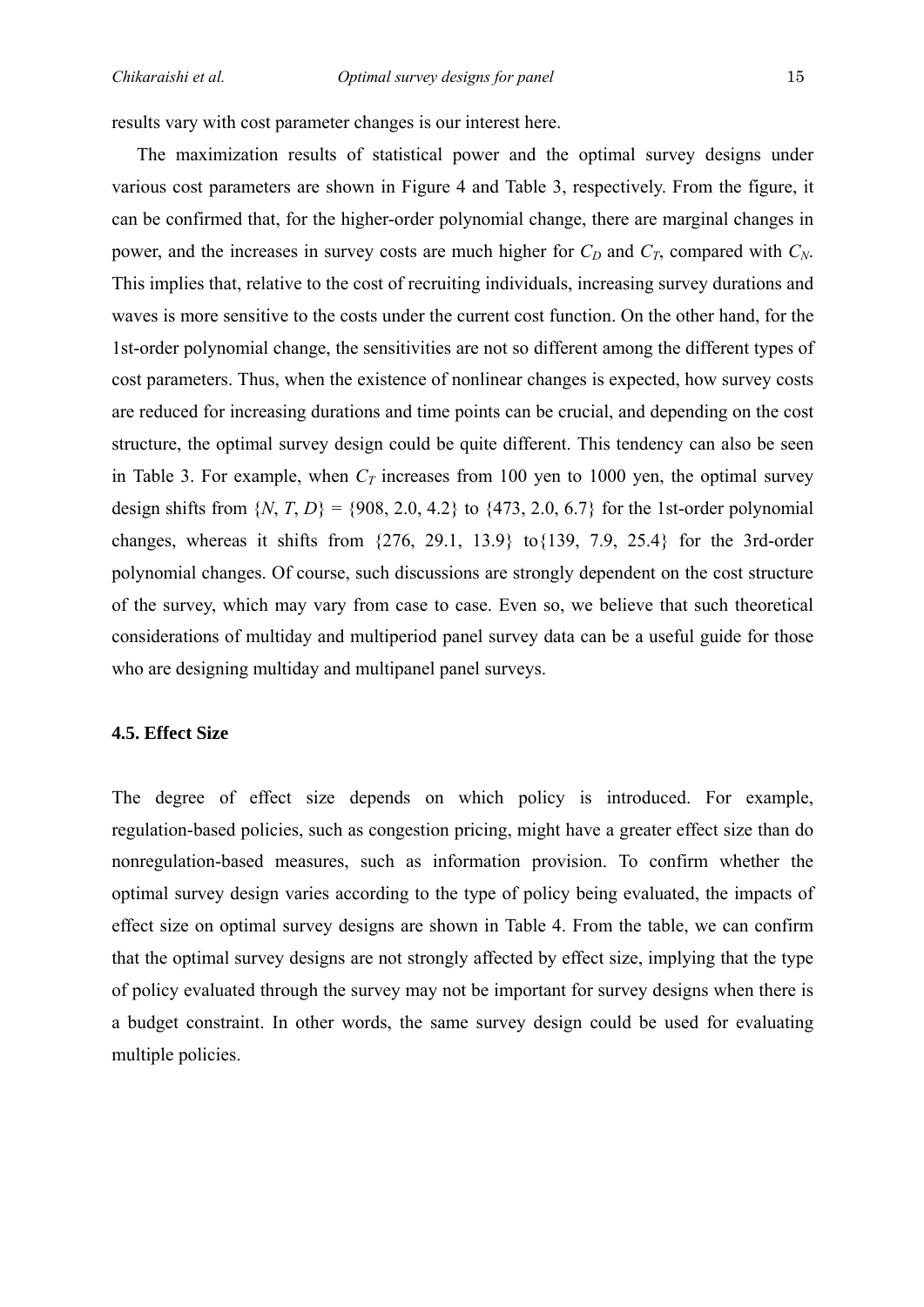#### **5. EMPIRICAL STUDIES**

In this section, we present an empirical example of the proposed survey design method described in Section 3, focusing on the impacts of policy intervention on trip generation. In Subsection 5.1, the empirical data used in this study (from the German Mobility Panel) are briefly described. In Subsections 5.2 and 5.3, the model estimation and optimization results are explained, respectively.

#### **5.1. Empirical Data**

Data from the German Mobility Panel (Zumkeller, 2009), a multiday and multiperiod panel survey, are used for the empirical analysis. The German Mobility Panel survey has been conducted since 1994. In this survey, each respondent is asked to report a period of continuous one-week travel behavior over each of three years. In our empirical analysis we excluded data from those who dropped out from the survey. We obtained 93,303 samples reported by 4,443 people [i.e., for each respondent, 7 (days)  $*$  3 (waves) = 21 days of travel behavior were reported] from 1996 to 2008. Because the total survey period *G* is 12 years, orthogonal polynomial contrast coefficients can be calculated as  $\{c_{11},..., c_{1t},..., c_{113}\} = \{-6,$  $-5, -4, -3, -2, -1, 0, 1, 2, 3, 4, 5, 6$ ,  $\{c_{21}, \ldots, c_{2t}, \ldots, c_{213}\} = \{11, 5.5, 1, -2.5, -5, -6.5, -7,$  $-6.5, -5, -2.5, 1, 5.5, 11$ , and  $\{c_{31}, \ldots, c_{3t}, \ldots, c_{313}\} = \{-11, 0, 6, 8, 7, 4, 0, -4, -7, -8, -6, 0,$ 11}.

In this empirical analysis, *Ytdi* is defined as individual *i*'s total number of trips on day *d* at wave *t* and the policy intervention variable is defined by residential location, i.e., downtown or outskirts. Although residential location itself is not a kind of policy variable, it could be assumed that urban development projects such as TOD (Transit Oriented Development), compact city, etc., influence respondents' mobility levels (represented by trip frequencies) to a greater or lesser extent depending upon where they live. Importantly, the primary purpose for conducting this empirical analysis was to identify the variation structure of trip frequencies. As shown in Subsection 4.5, the degree of the response to this policy variable was not important in the optimal survey design. We could give any value to the parameter for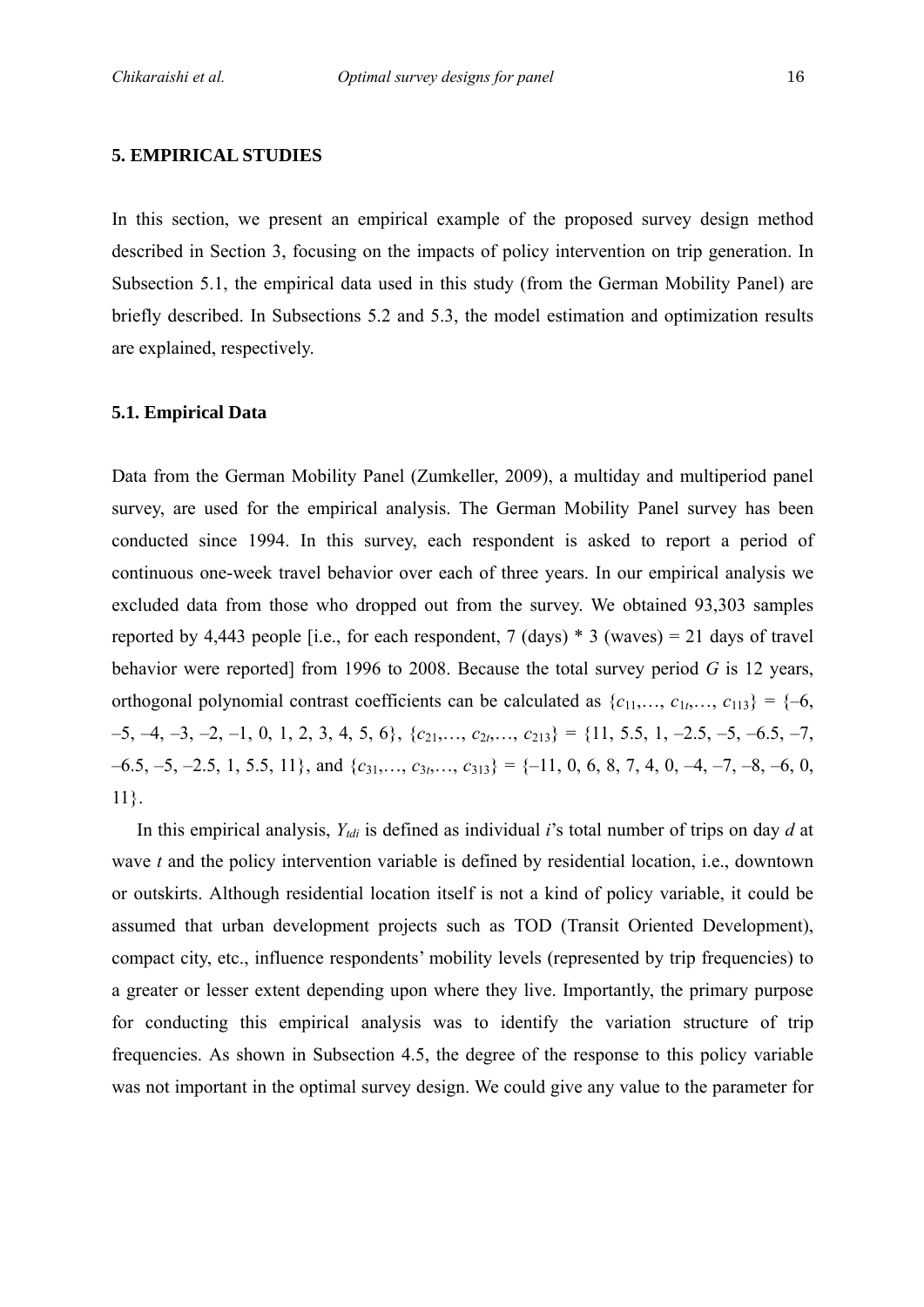the policy intervention variable  $\gamma_{p1}$  for the optimal survey designs when the survey budget is fixed, although small fluctuations exist.

#### **5.2. Model Estimation Results**

The estimation results for the activity generation model are shown in Table 5. They show that location was not a significant factor for all polynomial changes, whereas statistically significant effects of constant variables are observed for the 1st- and 3rd- order polynomial changes, implying that there would be some nonlinear changes in trip frequencies. For the estimation results of random effects, intraindividual and interindividual variations become smaller as the polynomial order increases. To examine the properties of unobserved variations, the following decomposition technique was applied:

$$
Var(Y_{tdi} | \gamma_{p0}, \gamma_{p1}, W_i) = \underbrace{\sum_{p=0}^{P} c_{pt}^2 \tau_{op}}_{\substack{intra-individual \atop inter-individual \atop inter-indational \atop inter-indational \atop variation \atop variation \atop variation} (16)
$$

The calculated ratio of intraindividual variation, interindividual variation, and interwave variation to the total variation is 11.9%, 29.8%, and 58.3%, respectively. It can be confirmed that, while interindividual variation is higher than intraindividual variation, the biggest unobserved variation is for interwave variation, which is variability associated with repeated measures. This means that the weekly behavior of wave *t* differs greatly from that of wave *t*+1, implying that a multiperiod survey could be quite important, especially when nonlinear changes are expected (see discussion in Subsection 4.3).

#### **5.3. Optimal Survey Designs for Activity Generation**

Based on the identified behavioral variations of the trip generation model shown in the previous subsection, here we attempt to derive optimal survey designs with a budget constraint. Optimal survey designs are identified with the following given parameters: Total budget  $B = 5,000,000$  [Japanese yen]; Initial setup survey cost  $C_0 = 2,000,000$  [Japanese yen];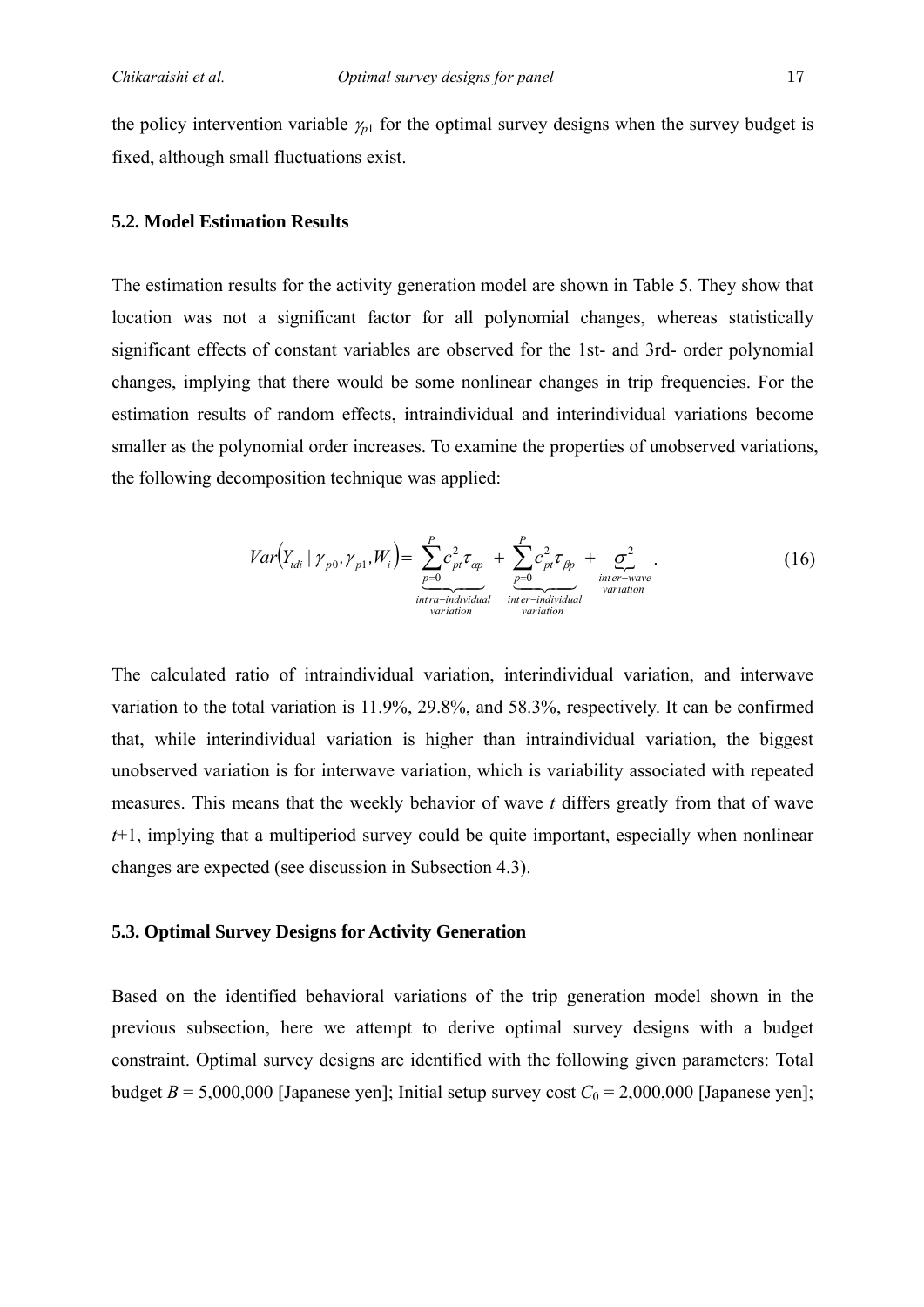Cost of recruiting an individual  $C_N = 1,000$  [Japanese yen]; Cost of increasing an observed duration per individual  $C<sub>D</sub> = 500$  [Japanese yen]; Cost of increasing an observed time point per individual  $C_T = 200$  [Japanese yen]; Total survey period = 12 [years]; and Standardized effect size  $= 0.2$ . For the remaining parameters (i.e., parameters for unobserved components), the estimation results shown in the previous section are used. Note that, although the estimated effect size could also be used, we used a given for that parameter because 1) the introduced policy variable (i.e., residential location) was not significant for all polynomial changes, and 2) the effect size has little effect on optimal survey design, as shown in Subsection 4.5.

The optimal survey design for the 1st-, 2nd-, and 3rd-order polynomial changes was identified as  $\{N, T, D\} = \{813, 2.00, 4.58\}, \{690, 4.38, 4.94\}, \text{ and } \{550, 7.78, 5.80\},\$ respectively, with statistical power  $= 0.527, 0.421,$  and 0.373, respectively. As with the numerical simulation results shown in the previous section, for higher-order polynomial changes, not only are more data collection waves needed, but longer multiday periods of behavioral observations per wave are needed as well. Intuitively, this could be understood as a need for distinguishing between short-term and long-term behavioral variability. When complicated nonlinear changes in response to the policy variable can be expected, the behavioral differences between different time-point observations can be explained in two ways: 1) fluctuations/dispersions in behavior, and 2) structural changes in behavioral mechanisms. To distinguish between these two possibilities, more behavioral information in both the near and far term may be needed—that is, making each wave longer (i.e., enrichment of variation information) and increasing the number of waves (i.e., enrichment of change information). On the other hand, a clear distinction between measurement variations and true behavioral changes is very difficult to make, and this may be similar to the ecological fallacy (Robinson, 1950). How close together in time do two observations need to be to have any differences between them regarded as measurement variability rather than actual changes in behavior? Can the temporal averaging of behavior be regarded as typical behavior? This temporal version of the ecological fallacy arises when we attempt to distinguish between variation and change. Although such effects could be minimized when the temporal behavioral rhythms (weekly rhythm, yearly rhythms, etc.) are taken into account, exploring this temporal version of the ecological fallacy may be important in future research, especially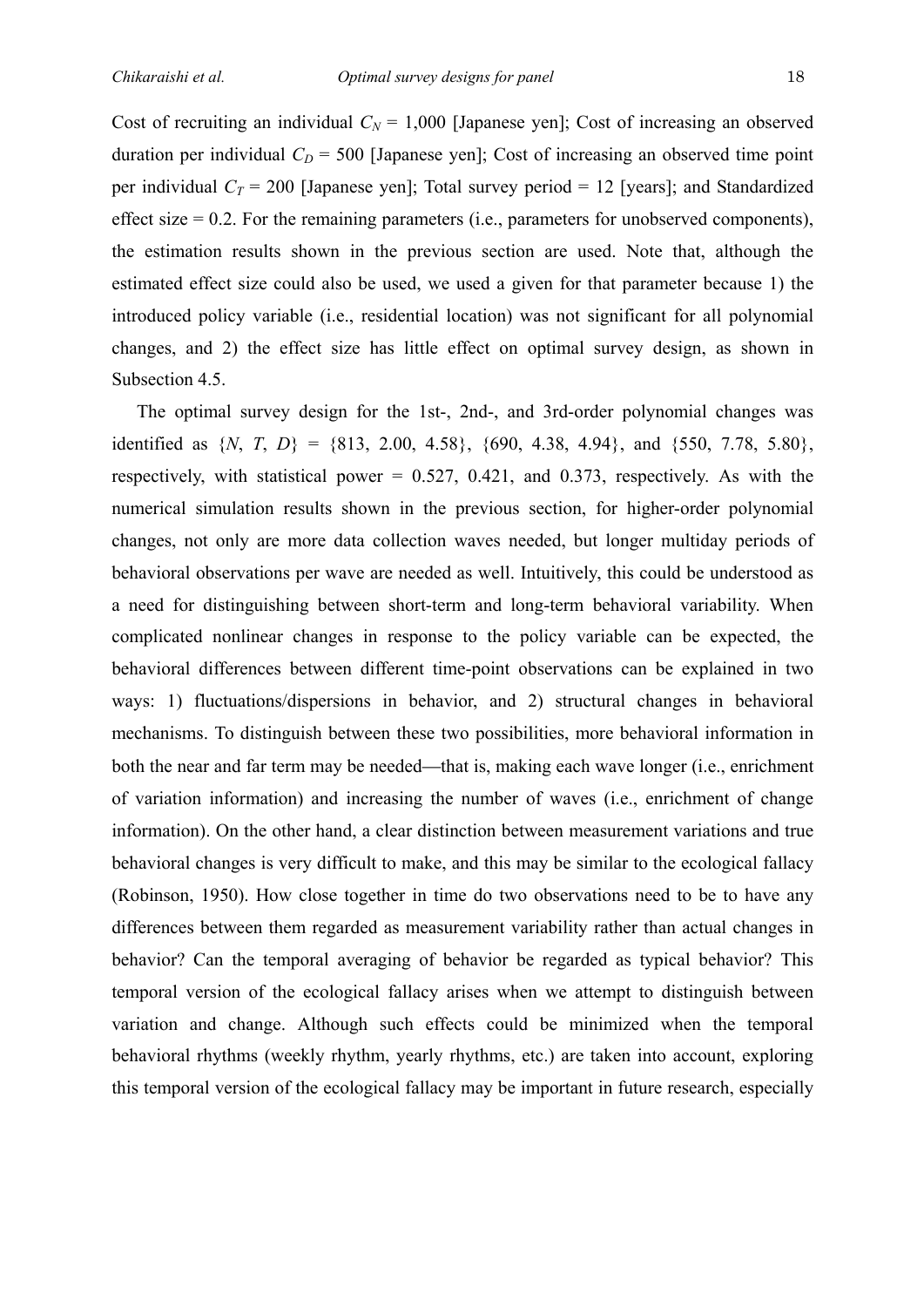when the existence of substantial nonlinear changes is expected. To do this, existing studies dealing with MAUP (Modifiable Areal Unit Problem), which can be assumed as a geographic version of the ecological fallacy, could be a useful guide (see, e.g., Zhang and Kukadia, 2005).

#### **6. CONCLUSION**

In designing a multiday and multiperiod survey, there are trade-offs among sample size, survey duration of each wave, and the frequency of observations. In this paper we focused on adjusting these three survey design components to minimize either total survey costs or error in judgment. Specifically, we first developed a survey design method for determining optimal sampling designs for multiday and multiperiod panel surveys with a given budget and in which statistical power for a given parameter was maximized. Nonlinear changes were also taken into account by introducing higher-order polynomial changes. To our knowledge, this is the first study to develop a method for optimal sampling design of multiday and multiperiod travel diary surveys with nonlinear changes in a given parameter. After developing the survey design method and showing numerical simulation results, we conducted an empirical analysis using data from the German Mobility Panel, which is an excellent, ongoing, multiday and multiperiod survey. In our empirical analysis we identified optimal survey designs for capturing the impacts of policy interventions on trip generation.

There are several important findings in the numerical simulations and empirical results. First, we confirmed that when nonlinear changes occur during a survey period, 1) much richer behavioral observation is needed to obtain a given level of statistical power, and 2) survey costs for increasing survey durations and time points can strongly affect optimal survey designs—it could be difficult to decide an optimal survey design without taking into account the data collection cost. Second, in designing a multiday and multiperiod survey, the optimal survey designs may not be affected very much by the effect size, implying that the type of policy to be evaluated would not be important in survey design. Instead, the specific aspect of behavior being surveyed might have bigger impacts on optimal survey design. More precisely, how the behavior of interest varies and changes might be more important for the survey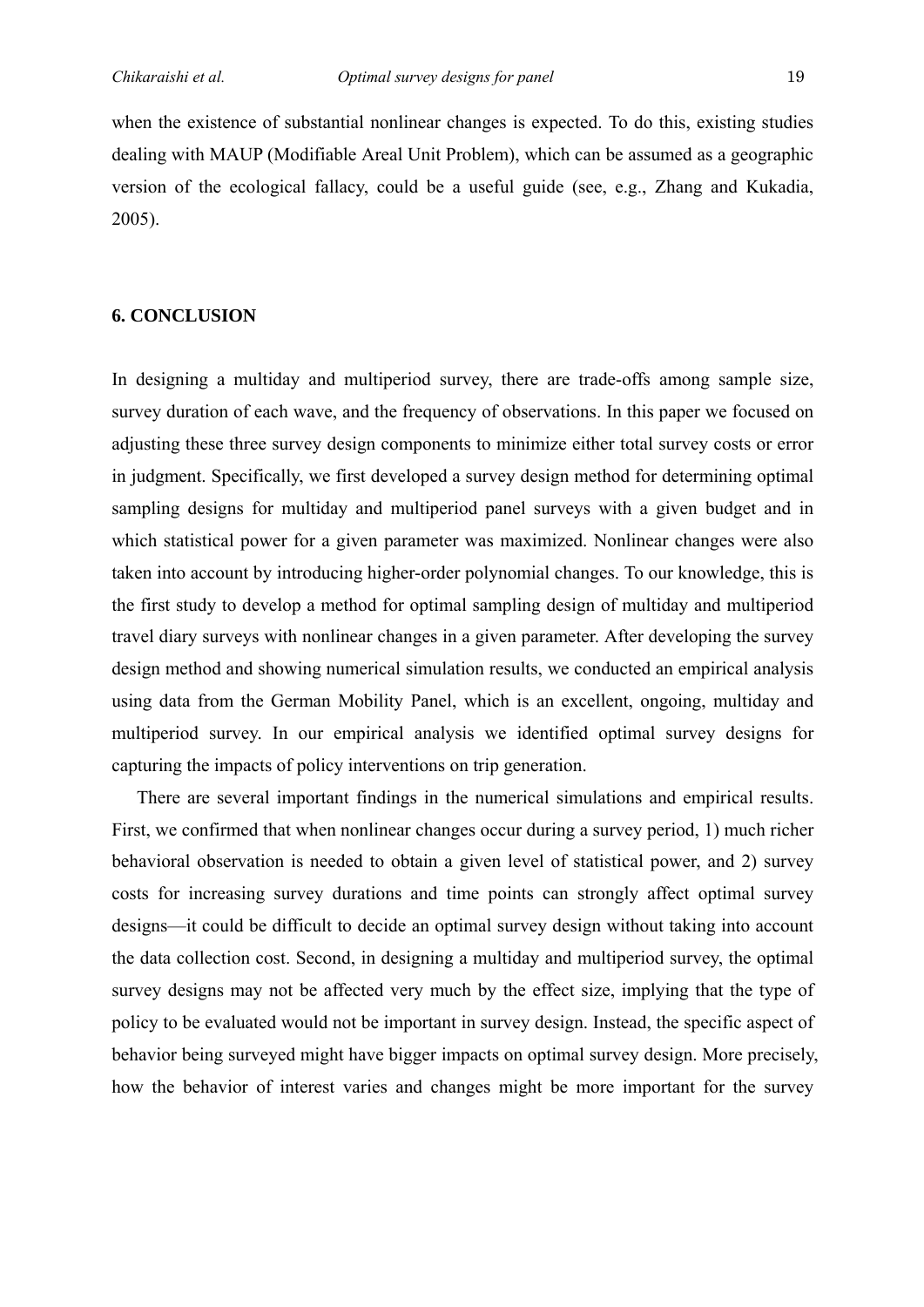design with respect to maximizing statistical power. Therefore, because the relationship between data collection and behavioral understanding constrain and influence each other (Axhausen, 2008), deepening our understanding of behavior based on the existing multiday and multiperiod survey data may be an important area for research for the improvement of the transportation planning process. For example, our empirical analysis of trip generation showed that, for interindividual, intraindividual, and interwave variation, the greatest change occurred in interwave variation, implying that weekly behavior at wave *t* substantially differs from that at wave *t*+1. Such fundamental behavioral understanding could be important for survey design. Finally, this study also highlighted the existence of a temporal version of the ecological fallacy, which may be relatively new in the transportation field. This temporal ecological fallacy may open a new and important future research area, namely, how do we distinguish between behavioral variation and behavioral change. This question may be more important when there are nonlinear changes in behavior, which may make the relationship between variations and changes more complicated.

Of course, this study has a number of limitations. First, we made assumptions in developing our optimal survey designs. Although it may be difficult to eliminate all assumptions, it would be necessary to compare the results obtained with different sets of assumptions to strengthen our findings or to make modifications in our method. For example, addressing panel-specific issues such as attrition bias in the optimal survey design is an important future task to be explored. Second, we only set the maximization problem using a fixed budget, but sometimes a given level of statistical power may be much more important than preserving the budget, such as when the policy intervention is costly, as in road investments. In such a case, minimizing survey costs while maintaining statistical power may be more appropriate. Third, it would be worth identifying appropriate cost functions based on the experiences of existing multiday and multiperiod surveys, perhaps through some form of meta-analysis. Finally, in this study, we identified optimal survey designs for a single parameter. We could extend the proposed method to a multiobjective optimization problem that would incorporate multiple parameters. Such research could strengthen the practical application of the proposed survey design methods.

#### **Reference**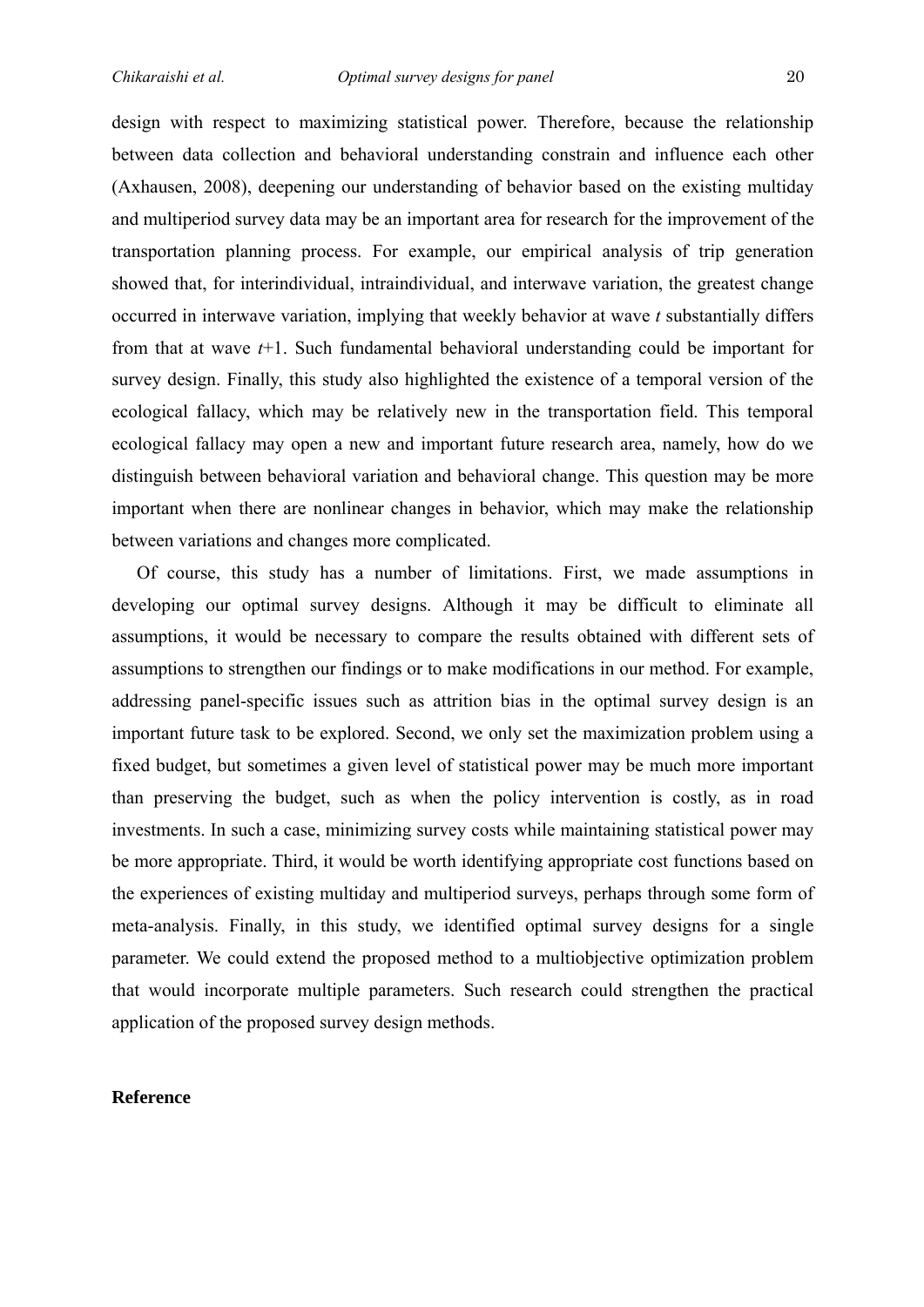- Axhausen, K. W., Zimmermann, A., Schonfelder, S., Rindsfuser, G., Haupt, T.: Observing the rhythms of daily life: A six-week travel diary, Transportation, 29, pp. 95-124, 2002.
- Axhausen, K.W.: Definition of movement and activity for transport modelling, in D.A. Hensher and K.J. Button (eds.) Handbook of Transport Modelling, 2nd edition, Elsevier, Oxford, pp. 329-344, 2008.
- Basagaña, X., Spiegelman, D.: Power and sample size calculations for logitudinal studies comparing rates of change with a time-varying exposure, Statistics in Medicine, Vol. 29, pp. 181-192, 2009.
- Berger, M.P.F., Wong, W.K.: An Introduction to Optimal Designs for Social and biomedical Research, Wiley, 2009.
- Bloch, D.A.: Sample size requirements and the cost of a randomized clinical trial with repeated measurements, Statistics in Medicine, Vol. 5, pp. 663-667, 1986.
- Chikaraishi, M., Fujiwara, A. Zhang, J., Axhausen, K. W.: Exploring Variation Properties of Departure Time Choice Behavior Using Multilevel Analysis Approach, Journal of the Transportation Research Record, No. 2134, pp. 10-20, 2009.
- Chikaraishi, M., Zhang, J., Fujiwara, A., Axhausen, K. W.: Exploring variation properties of time use behavior based on a multilevel multiple discrete-continuous extreme value model, Transportation Research Record, No. 2156, pp. 101-110, 2010.
- Chikaraishi, M., Fujiwara, A., Zhang, J., Axhausen, K.W., Zumkeller, D.: Changes in variations of travel time expenditure: some methodological considerations and empirical results from german mobility panel, Transportation Research Record, 2011 (In Press).
- Cohen, M. P.: Determining sample sizes for surveys with data analyzed by hierarchical linear models, Journal of Official Statistics, Vol. 14, pp. 267-275, 1998.
- Cohen, M. P.: Sample Size Considerations for Multilevel Surveys, International Statistical Review, Vol. 73, pp. 279-287, 2005.
- Galbraith, S., Stat., M., Marschner, I. C.: Guidelines for the design of clinical trials with longitudinal outcomes, Controlled Clinical Trials, Vol. 23, pp. 257-273, 2002.
- Goodwin, P.: The end of equilibrium, In T. Gärling and T. Laitila (eds.), Theoretical Foundations of Travel Choice Modeling, Elsevier, pp. 103-132, 1998.
- Hansen, M.H., Hurwitz, W.N., Madow, W.G.: Sample Survey Methods and Theory, Volume II (Theory), New York, Wiley, 1953.
- Hox, J.J.: Multilevel Analysis: Techniques and Applications, Second Edition, Routledge, New York, 2010.
- JSTE (Japan Society of Traffic Engineers): Traffic Engineering Handbook, Japan Society of Traffic Engineers, 2008.
- Kitamura, R.: Panel analysis in transportation planning: An overview, Transportation Research A, Vol. 24, pp. 401-415, 1990.
- Kitamura, R., Yamamoto, T., Fujii, S.: The effectiveness of panels in detecting changes in discrete travel behavior, Transportation Research Part B, Vol. 37, pp. 191-206, 2003.
- Kitamura, R., Yamamoto, T., Susilo, Y. O., Axhausen, K. W.: How Routine is a Routine? An Analysis of the Day-to-Day Variability in Prism Vertex Location, Transportation Research Part A, Vol. 40, pp. 259–279, 2006.
- Lawton, T.K. and Pas, E.I.: Resource paper for survey methodologies workshop, Proceedings of Conference on Household Travel Surveys: New Concepts and Research Needs, National Academy Press, Washington D.C., pp. 134-153, 1996.
- Moerbeek, M.: Powe and money in cluster randomized trials: When is it worth measuring a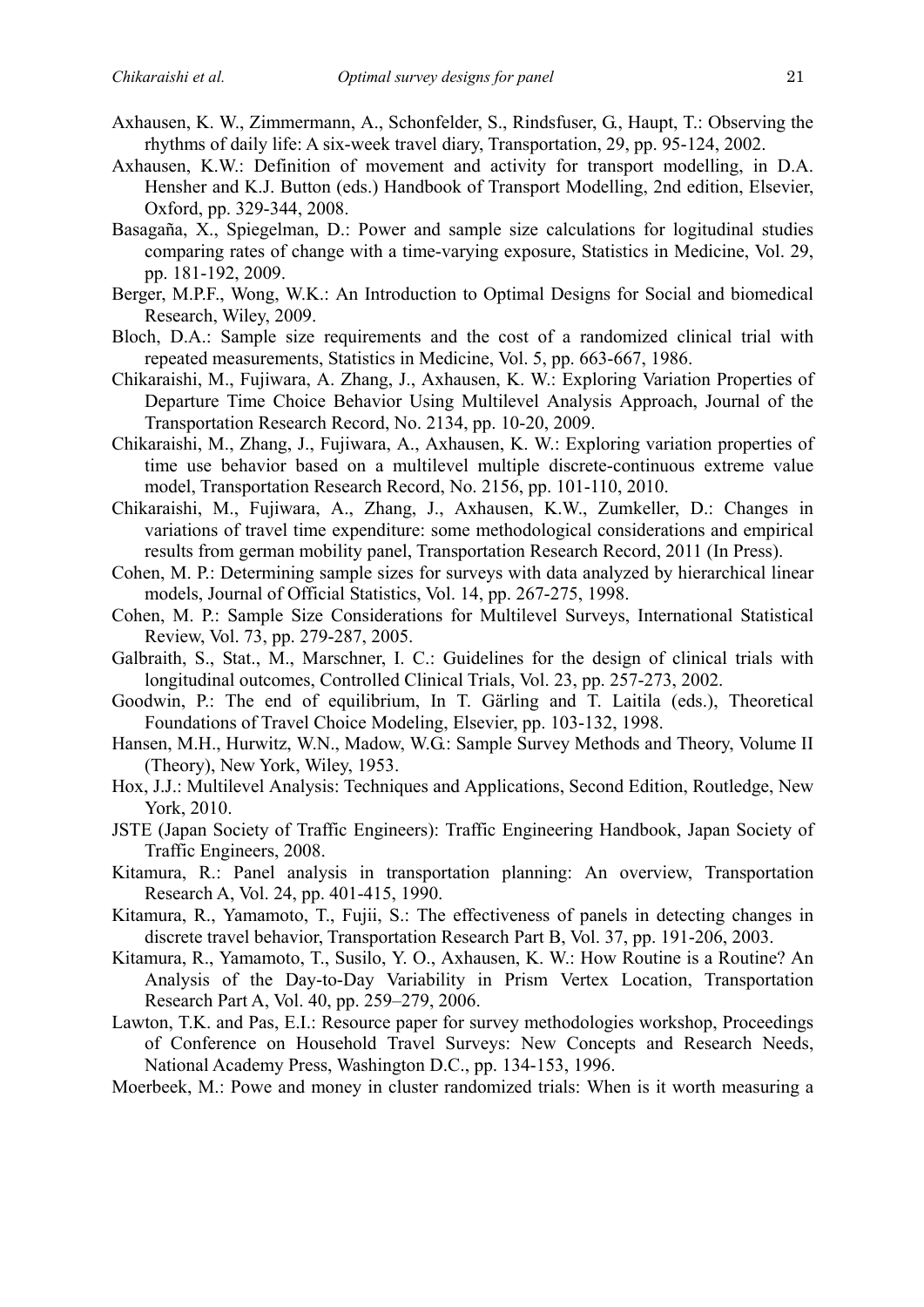covariate?, Statistics in Medicine, Vol. 25, pp. 2607-2617, 2006.

- Moerbeek, M., Van Breukelen, G. J. P., Berger, M. P. F.: Optimal Designs for Multilevel Studies, In: Leeuw, J., Meijer, E. (eds.), Handbook of Multilevel Analysis, Sprin-ger, pp. 177-205, 2010.
- Moineddin, R., Matheson, F., Glazier, R. H.: A simulation study of sample size for multilevel logistic regression models, BMC Medical Research Methodology, Vol. 7, (http://www. biomedcentral.com/content/pdf/1471-2288-7-34.pdf), 2007.
- Muthen, B. O., Curran, P. J.: General longitudinal modeling of individual differences in experimental designs: A latent variable framework for analysis and power estimation, Psychological methods, Psychological methods, Vol. 2, pp. 371-402, 1997.
- Robinson, W.S.: Ecological Correlations and the Behavior of Individuals, American Sociological Review, Vol. 15, pp. 351-357, 1950.
- Schlesselman, J.: Planning a longitudinal study: II. Fre-quency of measurement and study duration, Journal of Chronic disease, Vol. 26, pp. 561-570, 1973.
- Smart, H.E.: The dynamics of change: Applications of the penel technique to transportation surveys in Tyne and Wear, Traffic Engineering and Control, Vol. 25, pp. 595-598, 1984.
- Smith, M.E.: Design of small-sample home-interview travel surveys, Transportation Research Record, No. 701, pp. 29-35, 1979.
- Snijders, T.A.B., Bosker, R.J.: Standard errors and sample sizes for two-level research, Journal of Educational Statistics, Vol. 18, pp. 237-259, 1993.
- Snijders, T. A. B.: Power and sample size in multilevel modeling, In: Everitt, B. S., Howell, D. C. (eds.), Encyclo-pedia of Statistics in Behavioral Science, Volume 3, Wiley, pp. 1570-1573, 2005.
- Spybrook, J., Raudenbush, S. W., Congdon, R., Martinez, A.: Optimal Design for Longitudinal and Multilevel Re-search, Documentation for the "Optimal Design" Software, 2011.
- Pas, E.I.: Multiday samples, parameter estimation precision, and data collection costs for least squares regression trip-generation models, Environment and Planning A, Vol. 18, pp. 73-87, 1986.
- Pas, E. I.: Intrapersonal Variability and Model Goodness-of-Fit, Transportation Research Part A, Vol. 21, pp. 431-438, 1987.
- Pas, E. I., Sundar, S.: Intrapersonal Variability in Daily Urban Travel Behavior: Some Additional Evidence, Transportation, Vol. 22, pp. 135-150, 1995.
- Pendyala, R.M., Pas, E.I.: Multi-day and multi-period data for travel demand analysis and modeling, TRB Transportation Research Circular, E-C008, Transportation Surveys: Raising the Standard, 2000.
- Pendyala, R. M.: Measuring Day-to-Day Variability in Travel Behavior Using GPS Data, Final Report DTFH61-99-P-00266., FHWA, U.S. Department of Transportation, Washington, D.C. , 1999 (http://www.fhwa.dot.gov/ohim/gps/index.html).
- Raudenbush, S.W., Xiao-Feng, L.: Effects of study duration, frequency of observation, and sample size on power in studies of group differences in polynomial change, Psychological Methods, Vol. 6, pp. 387-401, 2001.
- Winkens, B., Schouten, H. J. A., van Breukelen, G. J. P., Berger, M. P. F.: Optimal time-points in clinical trials with linearly divergent treatment effects, Statistics in Medicine, Vol. 24, pp. 3743-3756, 2005.
- Zhang, M., Kukadia, N.: Metrics of Urban Form and the Modifiable Areal Unit Problem,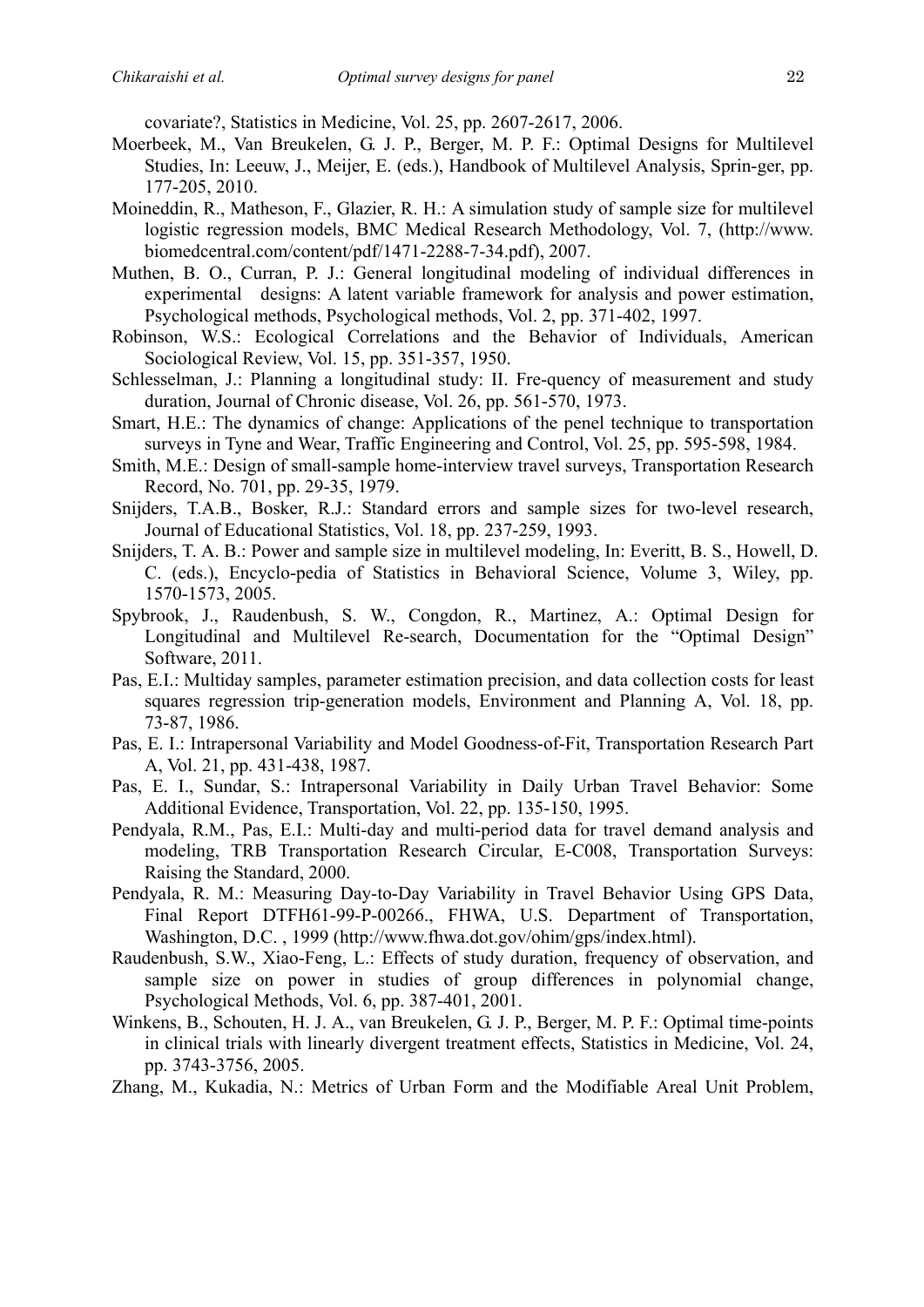Transportation Research Record, No. 1902, pp. 71-79, 2005.

Zumkeller, D.: The Dynamics of Change – latest results from the German Mobility Panel, Paper presented at the 12th International Conference on Travel Behaviour Research, Jaipur, India, December 13-18, 2009.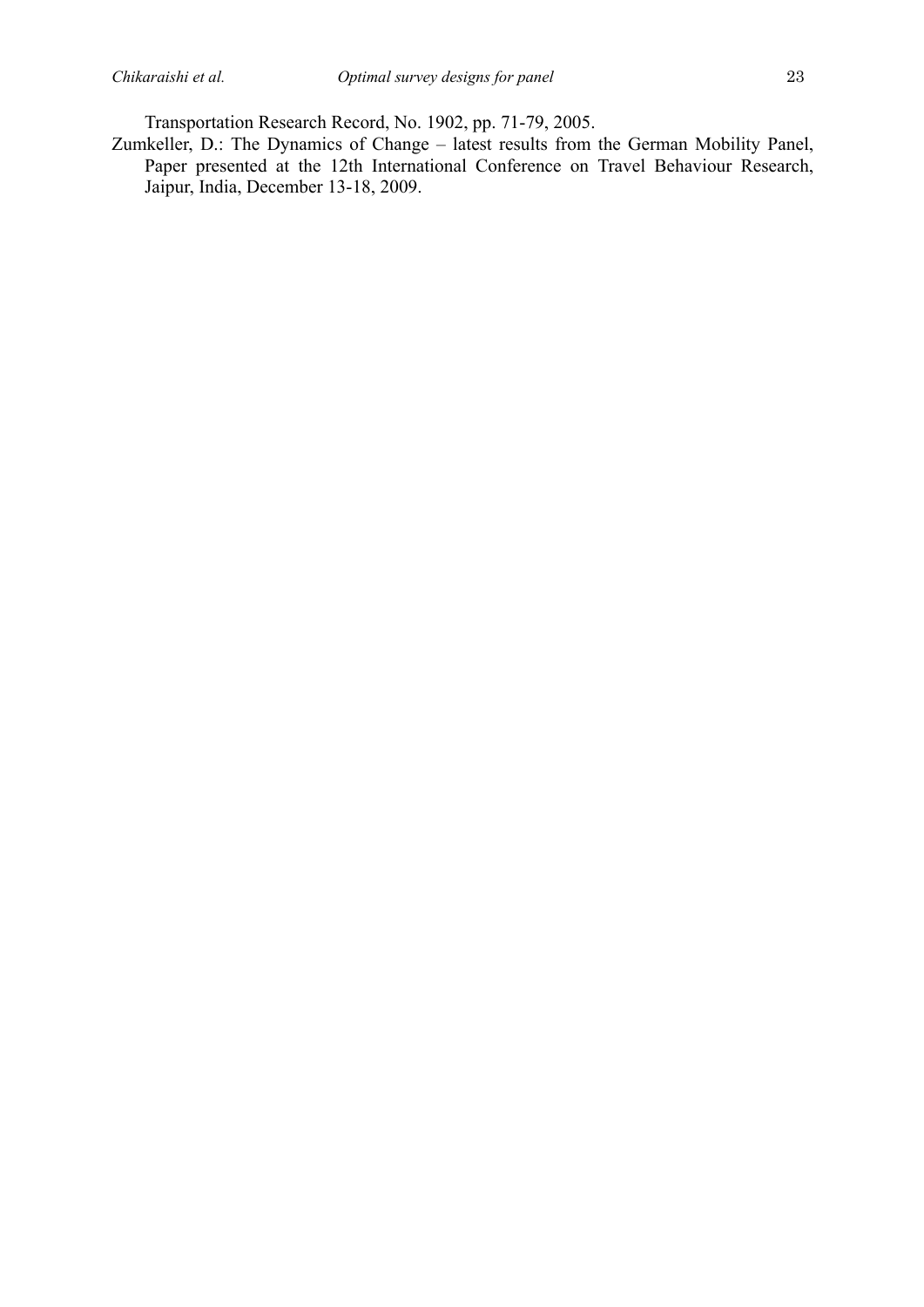#### **List of Tables/Figures**

- Table 1. Basic Parameter settings for numerical simulation
- Table 2. Parameter settings for cost function
- Table 3. Optimal survey designs with varying cost parameters
- Table 4. Optimal survey designs with varying effect size
- Table 5. Estimation results of activity generation model
- Figure 1. Basic concept of survey designs for multi-day and multi-period panel
- Figure 2. Statistical power vs. survey design components for each order of polynomial change
- Figure 3. Statistical power vs. unobserved variations for each order of polynomial change
- Figure 4. Maximization results of statistical power under various cost parameters for each order of polynomial change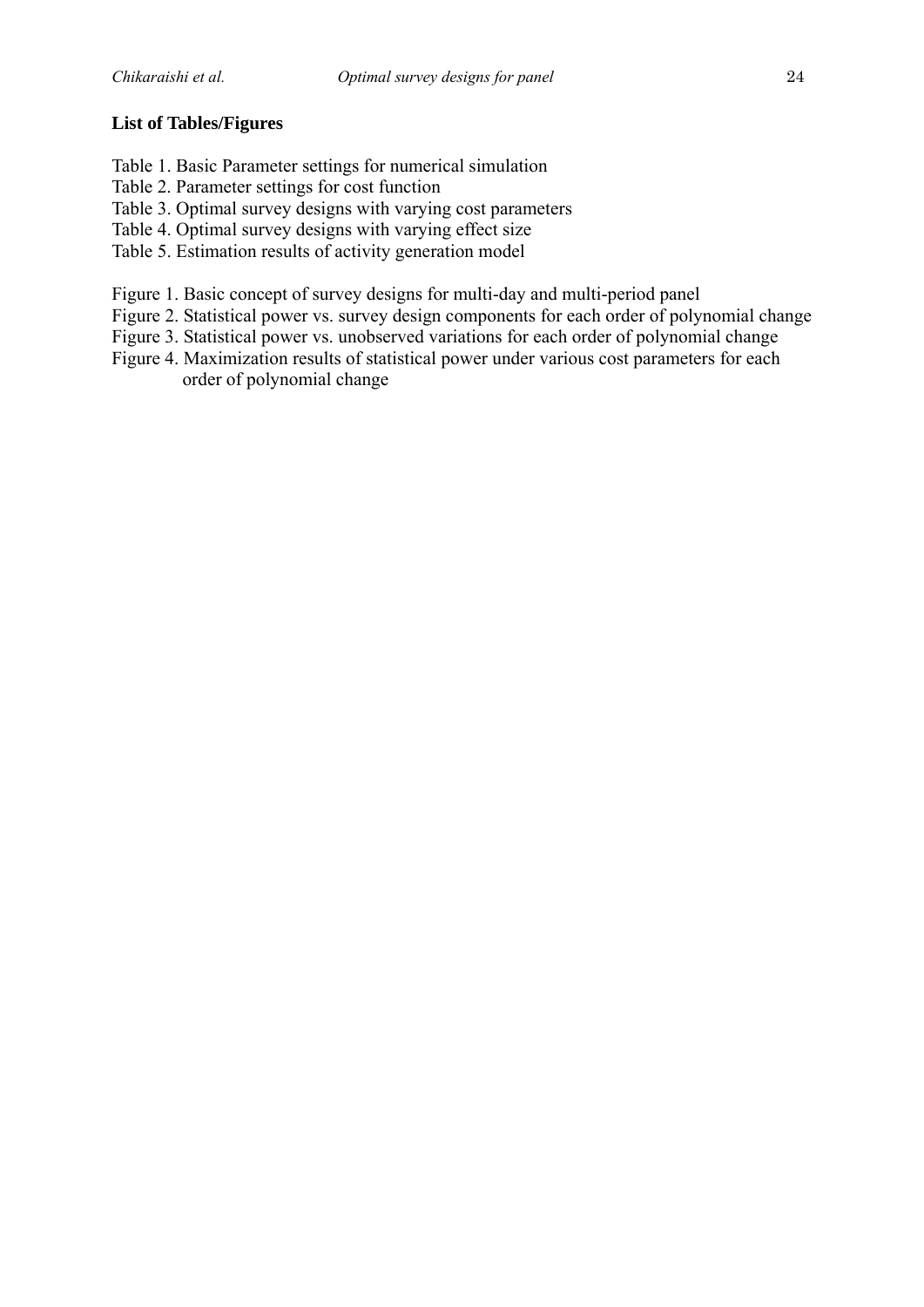| <b>Survey designs (Objective variables)</b> |                |                       |
|---------------------------------------------|----------------|-----------------------|
| Sample size [person]                        | N              | 200                   |
| Observed duration of each wave [day]        |                | 14                    |
| Total number of waves                       |                | 6                     |
| Total survey period [year]                  | G              | 5 (i.e., $F=1$ )      |
|                                             |                |                       |
| <b>Parameters in the model</b>              |                |                       |
| Unobserved inter-wave variation             |                | 20                    |
| Unobserved intra-individual variation       | $\tau_a$       |                       |
| Unobserved inter-individual variation       | $\tau_{\beta}$ | $0.2\times(10)^{1/2}$ |

# **Table 1. Basic Parameter settings for numerical simulation**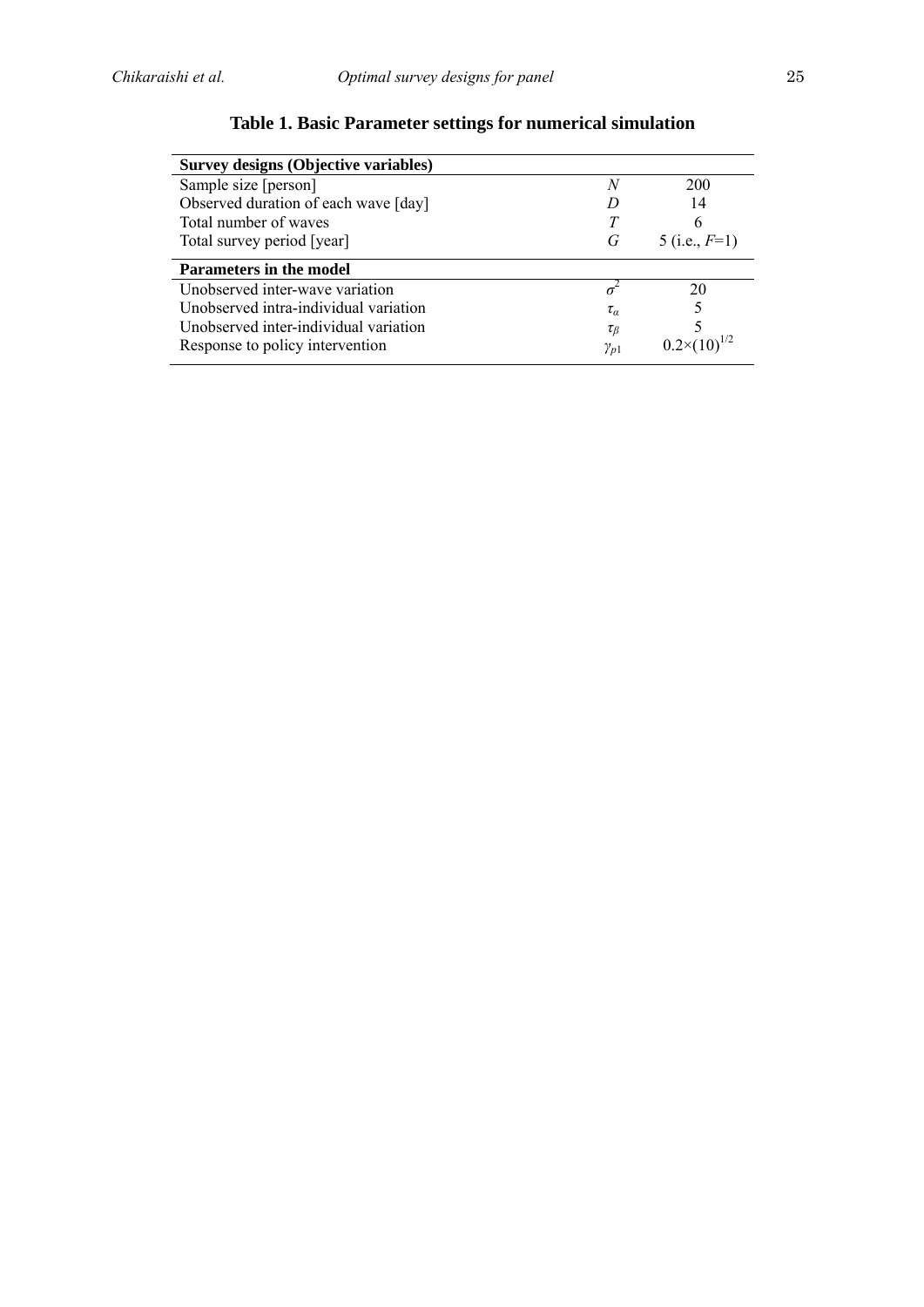| Parameters in the cost function [in Japanese yen]         |                   |           |  |  |  |  |
|-----------------------------------------------------------|-------------------|-----------|--|--|--|--|
| Total budget                                              | В                 | 5,000,000 |  |  |  |  |
| Initial set-up survey cost                                | $C_0$             | 2,000,000 |  |  |  |  |
| Cost for recruiting an individual                         | $C_N$             | 1,000     |  |  |  |  |
| Cost for increasing an observed duration per individual   | $C_D$             | 500       |  |  |  |  |
| Cost for increasing an observed time-point per individual | $C_{\mathcal{T}}$ | 200       |  |  |  |  |

# **Table 2. Parameter settings for cost function**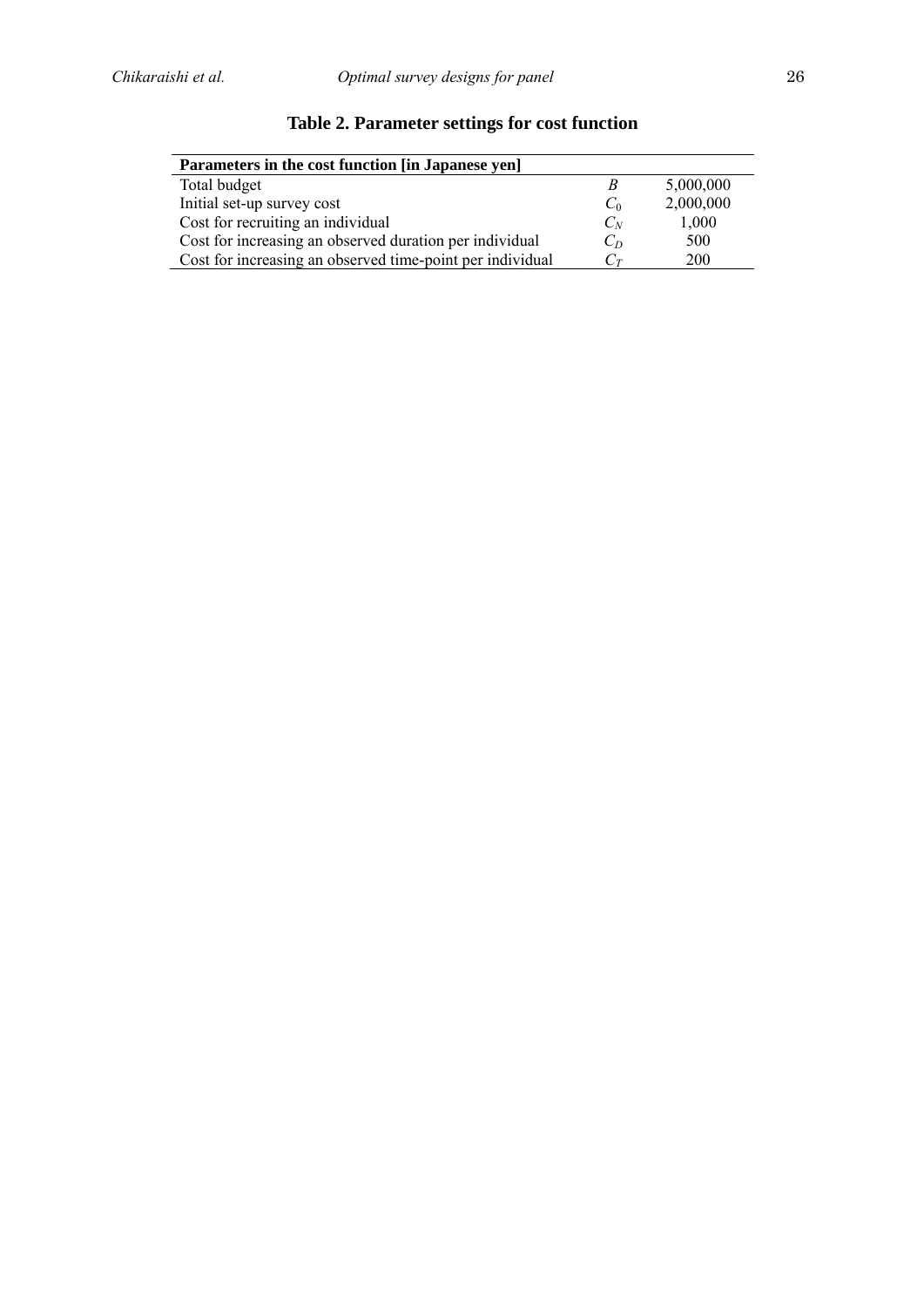| Cost parameter |       |       |                |     | Maximization results (optimal survey designs) |          |                  |          |          |      |          |
|----------------|-------|-------|----------------|-----|-----------------------------------------------|----------|------------------|----------|----------|------|----------|
|                |       |       | $p=2$<br>$p=1$ |     |                                               | $p=3$    |                  |          |          |      |          |
| $C_N$          | $C_D$ | $C_T$ | $\cal N$       | D   | $\cal T$                                      | $\cal N$ | $\boldsymbol{D}$ | $\cal T$ | $\cal N$ | D    | $\cal T$ |
| 1000           | 500   | 100   | 908            | 4.2 | 2.0                                           | 576      | 6.7              | 8.4      | 276      | 13.9 | 29.1     |
| 1000           | 500   | 200   | 815            | 4.6 | 2.0                                           | 522      | 7.2              | 5.8      | 222      | 16.1 | 22.4     |
| 1000           | 500   | 300   | 740            | 4.9 | 2.0                                           | 504      | 7.2              | 4.5      | 196      | 17.8 | 18.1     |
| 1000           | 500   | 400   | 682            | 5.2 | 2.0                                           | 468      | 7.7              | 4.0      | 182      | 19.1 | 14.8     |
| 1000           | 500   | 500   | 628            | 5.6 | 2.0                                           | 433      | 8.2              | 3.7      | 171      | 20.5 | 12.5     |
| 1000           | 500   | 600   | 587            | 5.8 | 2.0                                           | 403      | 8.6              | 3.5      | 164      | 21.6 | 10.9     |
| 1000           | 500   | 700   | 555            | 6.0 | $2.0\,$                                       | 379      | 9.1              | 3.4      | 157      | 22.7 | 9.7      |
| 1000           | 500   | 800   | 526            | 6.2 | 2.0                                           | 358      | 9.4              | 3.3      | 151      | 23.6 | 8.9      |
| 1000           | 500   | 900   | 498            | 6.5 | 2.0                                           | 339      | 9.8              | 3.3      | 145      | 24.5 | 8.3      |
| 1000           | 500   | 1000  | 473            | 6.7 | 2.0                                           | 322      | 10.2             | 3.2      | 139      | 25.4 | 7.9      |
| 1000           | 100   | 200   | 1279           | 9.5 | 2.0                                           | 964      | 14.1             | 3.5      | 500      | 31.2 | 9.4      |
| 1000           | 200   | 200   | 1067           | 7.1 | 2.0                                           | 784      | 10.2             | 3.9      | 364      | 23.4 | 12.8     |
| 1000           | 300   | 200   | 945            | 5.9 | 2.0                                           | 677      | 8.5              | 4.4      | 294      | 19.9 | 16.2     |
| 1000           | 400   | 200   | 869            | 5.1 | 2.0                                           | 602      | 7.5              | 5.0      | 252      | 17.5 | 19.3     |
| 1000           | 500   | 200   | 815            | 4.6 | 2.0                                           | 522      | 7.2              | 5.8      | 222      | 16.1 | 22.4     |
| 1000           | 600   | 200   | 764            | 4.2 | 2.0                                           | 489      | 6.4              | 6.6      | 201      | 14.9 | 24.9     |
| 1000           | 700   | 200   | 731            | 3.9 | 2.0                                           | 436      | 6.2              | 7.8      | 186      | 13.6 | 28.0     |
| 1000           | 800   | 200   | 698            | 3.6 | 2.0                                           | 401      | 5.9              | 8.7      | 174      | 12.8 | 29.8     |
| 1000           | 900   | 200   | 670            | 3.4 | 2.0                                           | 375      | 5.7              | 9.5      | 162      | 12.3 | 32.1     |
| 1000           | 1000  | 200   | 645            | 3.2 | 2.0                                           | 359      | 5.3              | 10.3     | 154      | 11.7 | 34.2     |
| 200            | 500   | 200   | 1403           | 3.1 | 2.0                                           | 828      | 5.1              | 4.4      | 255      | 14.7 | 21.1     |
| 400            | 500   | 200   | 1171           | 3.5 | 2.0                                           | 713      | 5.8              | 4.6      | 247      | 14.9 | 21.5     |
| 600            | 500   | 200   | 1008           | 3.9 | 2.0                                           | 642      | 6.1              | 5.0      | 237      | 15.8 | 20.9     |
| 800            | 500   | 200   | 898            | 4.3 | 2.0                                           | 579      | 6.6              | 5.3      | 229      | 15.7 | 22.2     |
| 1000           | 500   | 200   | 815            | 4.6 | 2.0                                           | 522      | 7.2              | 5.8      | 222      | 16.1 | 22.4     |
| 1200           | 500   | 200   | 741            | 4.9 | 2.0                                           | 488      | 7.4              | 6.2      | 214      | 16.8 | 22.3     |
| 1400           | 500   | 200   | 677            | 5.3 | 2.0                                           | 463      | 7.6              | 6.4      | 210      | 16.5 | 23.1     |
| 1600           | 500   | 200   | 634            | 5.5 | 2.0                                           | 426      | 8.2              | 6.7      | 202      | 17.2 | 23.1     |
| 1800           | 500   | 200   | 593            | 5.7 | 2.0                                           | 415      | 8.1              | 7.0      | 200      | 17.2 | 23.0     |
| 2000           | 500   | 200   | 557            | 6.0 | 2.0                                           | 386      | 8.7              | 7.3      | 192      | 17.9 | 23.7     |

**Table 3. Optimal survey designs with varying cost parameters**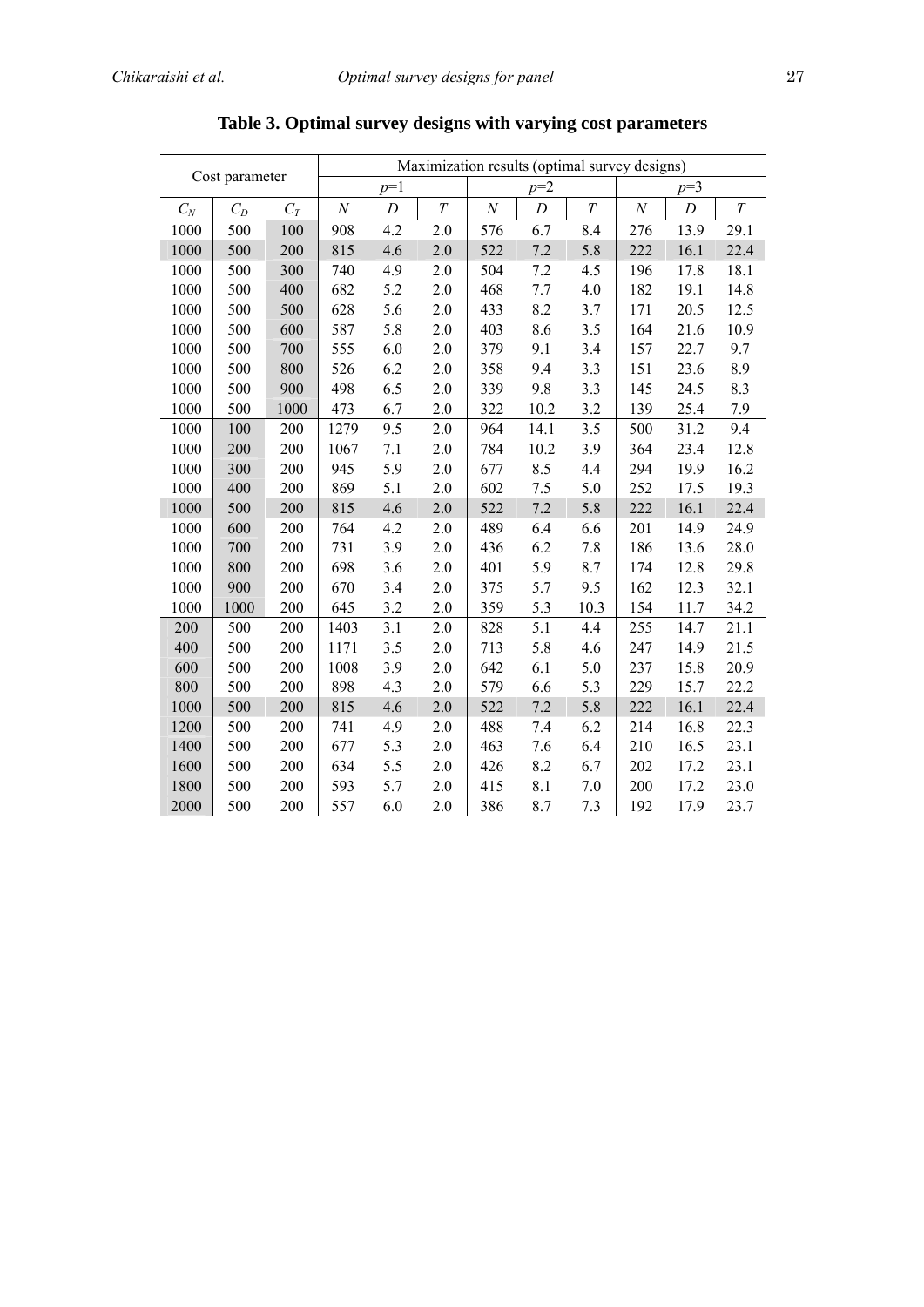| Effect size | Maximization results (optimal survey designs) |     |                              |       |          |                              |     |       |              |      |      |       |
|-------------|-----------------------------------------------|-----|------------------------------|-------|----------|------------------------------|-----|-------|--------------|------|------|-------|
|             | $p=1$                                         |     |                              |       | $p=2$    |                              |     |       | $p=3$        |      |      |       |
| $\delta_p$  | N                                             | D   | T                            | Power | $\cal N$ | D                            | T   | Power | $\mathcal N$ | D    | T    | Power |
| 0.01        |                                               |     |                              |       |          |                              |     |       |              |      |      |       |
| 0.02        |                                               |     |                              |       |          |                              |     |       |              |      |      |       |
| 0.03        |                                               | -   | $\qquad \qquad \blacksquare$ |       |          | $\qquad \qquad \blacksquare$ |     |       | 219          | 15.8 | 23.9 | 0.055 |
| 0.04        | 802                                           | 4.7 | 2.0                          | 0.079 | 534      | 7.3                          | 4.9 | 0.070 | 218          | 15.6 | 24.8 | 0.059 |
| 0.05        | 806                                           | 4.6 | 2.0                          | 0.095 | 548      | 7.1                          | 4.7 | 0.082 | 222          | 17.2 | 19.4 | 0.064 |
| 0.06        | 802                                           | 4.7 | 2.0                          | 0.116 | 545      | 7.1                          | 4.8 | 0.096 | 222          | 17.5 | 19.0 | 0.071 |
| 0.07        | 810                                           | 4.6 | 2.0                          | 0.141 | 545      | 7.0                          | 4.9 | 0.113 | 223          | 17.0 | 19.6 | 0.078 |
| 0.08        | 813                                           | 4.6 | 2.0                          | 0.169 | 545      | 7.1                          | 4.9 | 0.133 | 221          | 17.2 | 20.1 | 0.087 |
| 0.09        | 813                                           | 4.6 | 2.0                          | 0.202 | 550      | 6.9                          | 4.9 | 0.156 | 223          | 17.0 | 19.9 | 0.097 |
| 0.1         | 809                                           | 4.6 | 2.0                          | 0.238 | 545      | 7.0                          | 5.0 | 0.182 | 220          | 17.0 | 20.4 | 0.109 |
| 0.11        | 814                                           | 4.6 | 2.0                          | 0.278 | 544      | 7.0                          | 5.2 | 0.211 | 225          | 16.5 | 20.4 | 0.122 |
| 0.12        | 815                                           | 4.6 | 2.0                          | 0.321 | 537      | 7.1                          | 5.3 | 0.242 | 222          | 16.8 | 20.6 | 0.136 |
| 0.13        | 816                                           | 4.6 | 2.0                          | 0.367 | 536      | 7.0                          | 5.4 | 0.276 | 220          | 16.9 | 21.1 | 0.151 |
| 0.14        | 815                                           | 4.6 | 2.0                          | 0.414 | 533      | 7.1                          | 5.4 | 0.312 | 225          | 16.2 | 21.2 | 0.168 |
| 0.15        | 815                                           | 4.6 | 2.0                          | 0.463 | 538      | 7.0                          | 5.4 | 0.350 | 225          | 16.2 | 21.3 | 0.186 |
| 0.16        | 815                                           | 4.6 | 2.0                          | 0.513 | 528      | 7.0                          | 6.0 | 0.391 | 224          | 16.0 | 22.0 | 0.206 |
| 0.17        | 816                                           | 4.5 | 2.0                          | 0.562 | 533      | 7.0                          | 5.7 | 0.431 | 225          | 15.9 | 22.0 | 0.226 |
| 0.18        | 816                                           | 4.6 | 2.0                          | 0.611 | 535      | 6.9                          | 5.9 | 0.474 | 225          | 16.0 | 21.8 | 0.248 |
| 0.19        | 814                                           | 4.6 | 2.0                          | 0.658 | 537      | 6.9                          | 5.6 | 0.515 | 220          | 16.2 | 22.6 | 0.271 |
| 0.2         | 815                                           | 4.6 | 2.0                          | 0.702 | 522      | 7.2                          | 5.8 | 0.556 | 222          | 16.1 | 22.4 | 0.295 |

**Table 4. Optimal survey designs with varying effect size** 

Note) "-" means the optimal solution cannot be identified because the power is too small.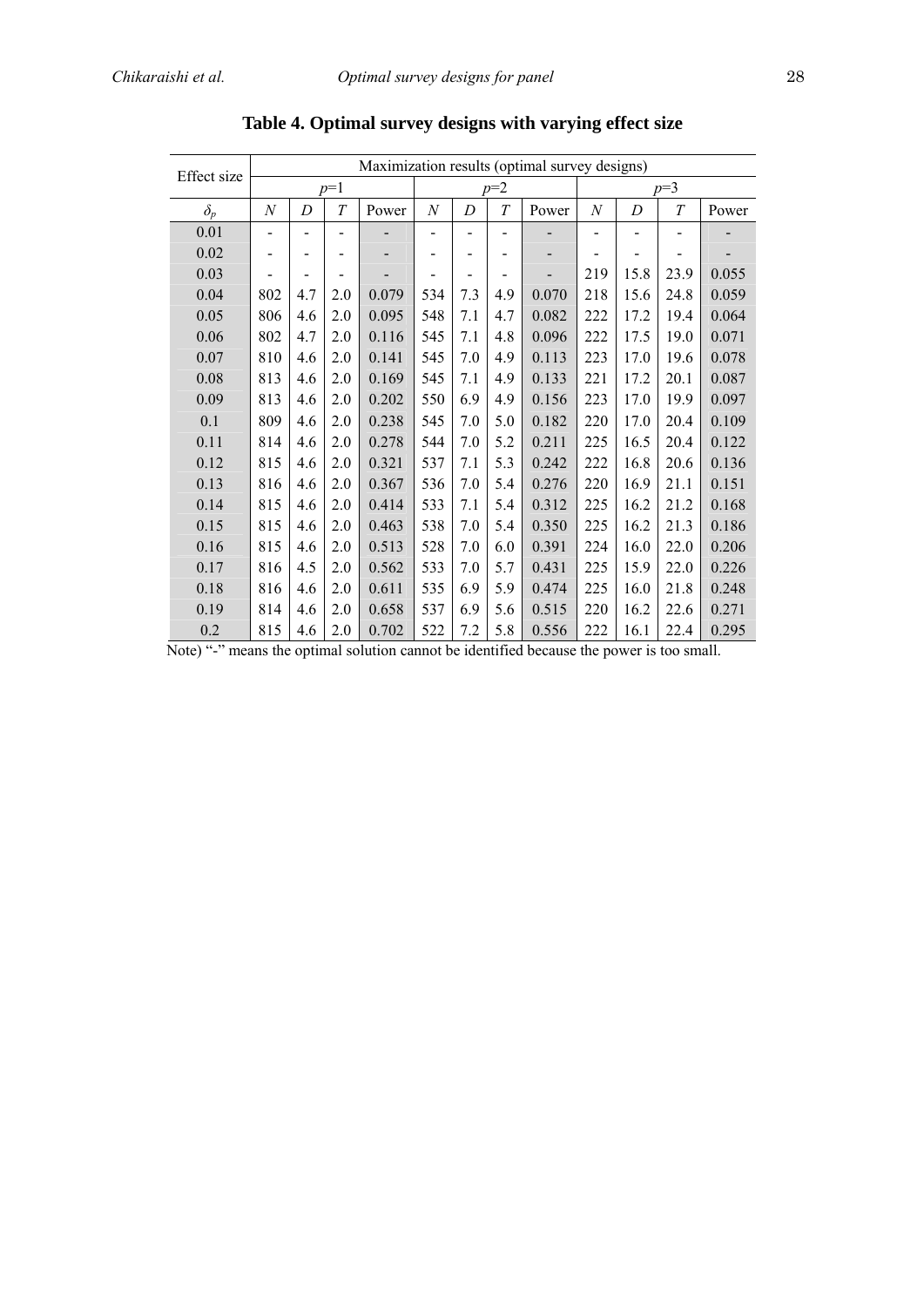| Item                                   |                            | parameter      | t-value     |          |
|----------------------------------------|----------------------------|----------------|-------------|----------|
|                                        | Explanatory variables      |                |             |          |
| $c_{0t}$                               | constant                   | $\gamma_{00}$  | 3.543       | 136.4    |
|                                        | living in inner city $[D]$ | $\gamma_{01}$  | 0.008       | 0.220    |
| $c_{1t}$                               | constant                   | $\gamma_{10}$  | $-0.015$    | $-2.010$ |
|                                        | living in inner city $[D]$ | $y_{11}$       | $0.000^{1}$ | $-0.040$ |
| $c_{2t}$                               | constant                   | $\gamma_{20}$  | 0.005       | 1.400    |
|                                        | living in inner city [D]   | $y_{21}$       | $-0.003$    | $-0.510$ |
| $c_{3t}$                               | constant                   | $y_{30}$       | $-0.008$    | $-2.880$ |
|                                        | living in inner city [D]   | $y_{31}$       | 0.001       | 0.310    |
| Random effects                         |                            |                |             |          |
| $c_{0t}$                               | intra-individual variation | $\tau_a$       | 0.548       |          |
|                                        | inter-individual variation | $\tau_{\beta}$ | 0.927       |          |
| $c_{1t}$                               | intra-individual variation | $\tau_\alpha$  | 0.006       |          |
|                                        | inter-individual variation | $\tau_{\beta}$ | 0.019       |          |
| $c_{2t}$                               | intra-individual variation | $\tau_a$       | $0.000^{2}$ |          |
|                                        | inter-individual variation | $\tau_{\beta}$ | 0.006       |          |
| $c_{3t}$                               | intra-individual variation | $\tau_a$       | $0.000^{3}$ |          |
|                                        | inter-individual variation | $\tau_\beta$   | 0.004       |          |
|                                        | inter-wave variation       | $\sigma^2$     | 3.120       |          |
| Initial log likelihood (only constant) |                            |                | $-208,487$  |          |
|                                        | Final log likelihood       |                | $-198,033$  |          |
|                                        | Number of sample           |                | 93,303      |          |

**Table 5. Estimation results of activity generation model** 

1) The estimated value is -0.000448.

2) The estimated value is 0.0000000000846.

3) The estimated value is rounded to zero in the model estimation.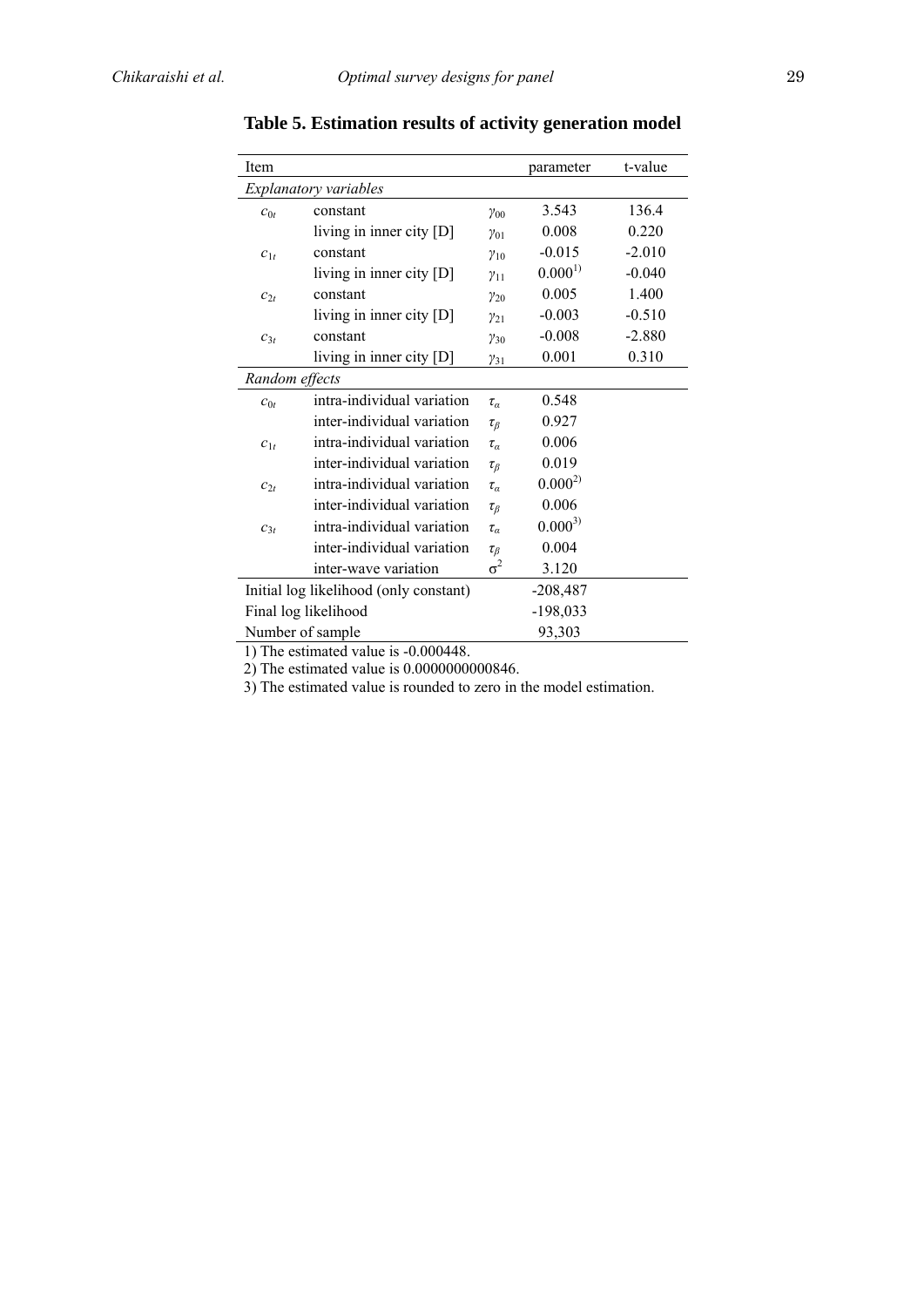

**Figure 1. Basic concept of survey designs for multi-day and multi-period panel**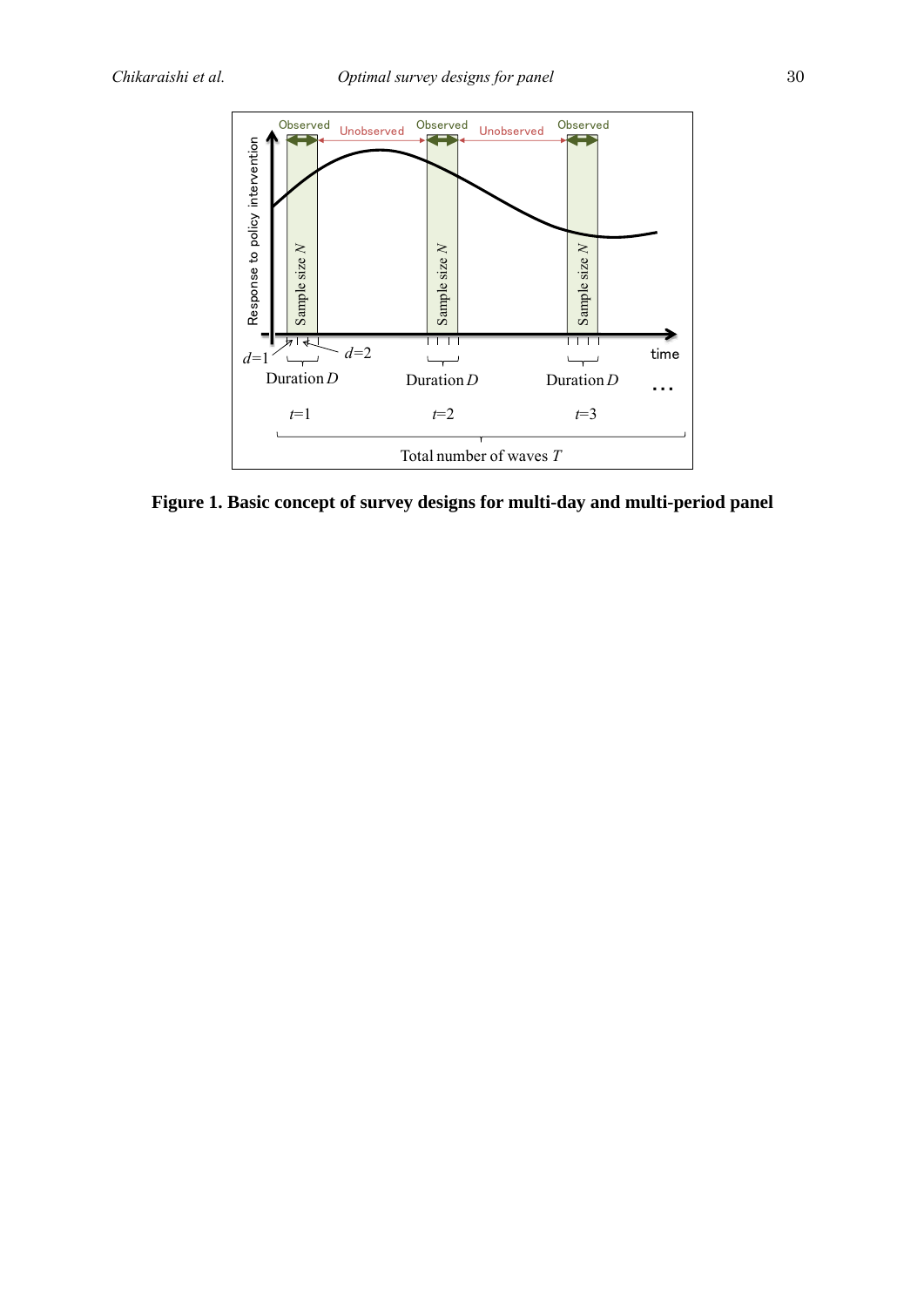

**Figure 2. Statistical power vs. survey design components for each order of polynomial change**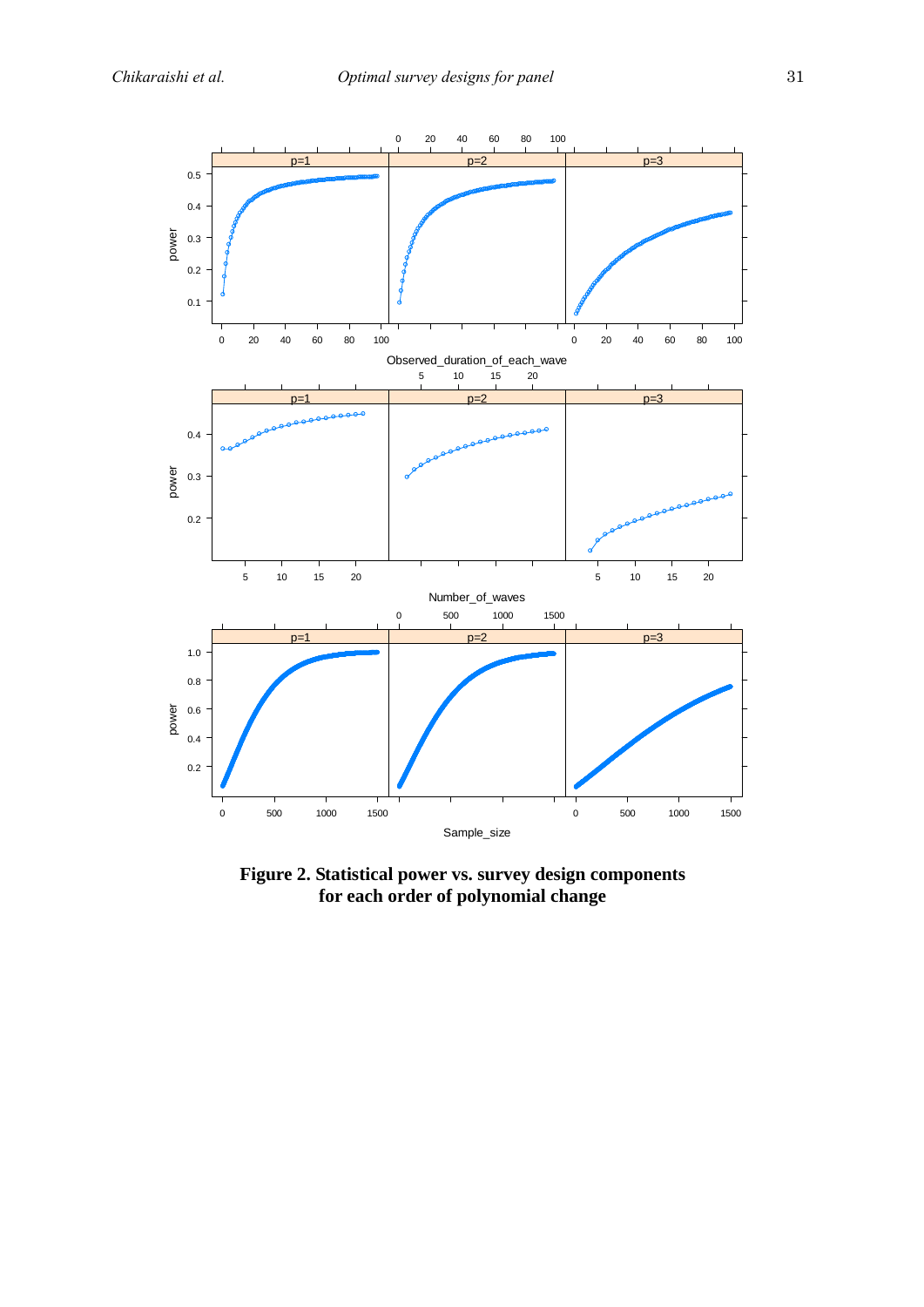

**Figure 3. Statistical power vs. unobserved variations for each order of polynomial change**